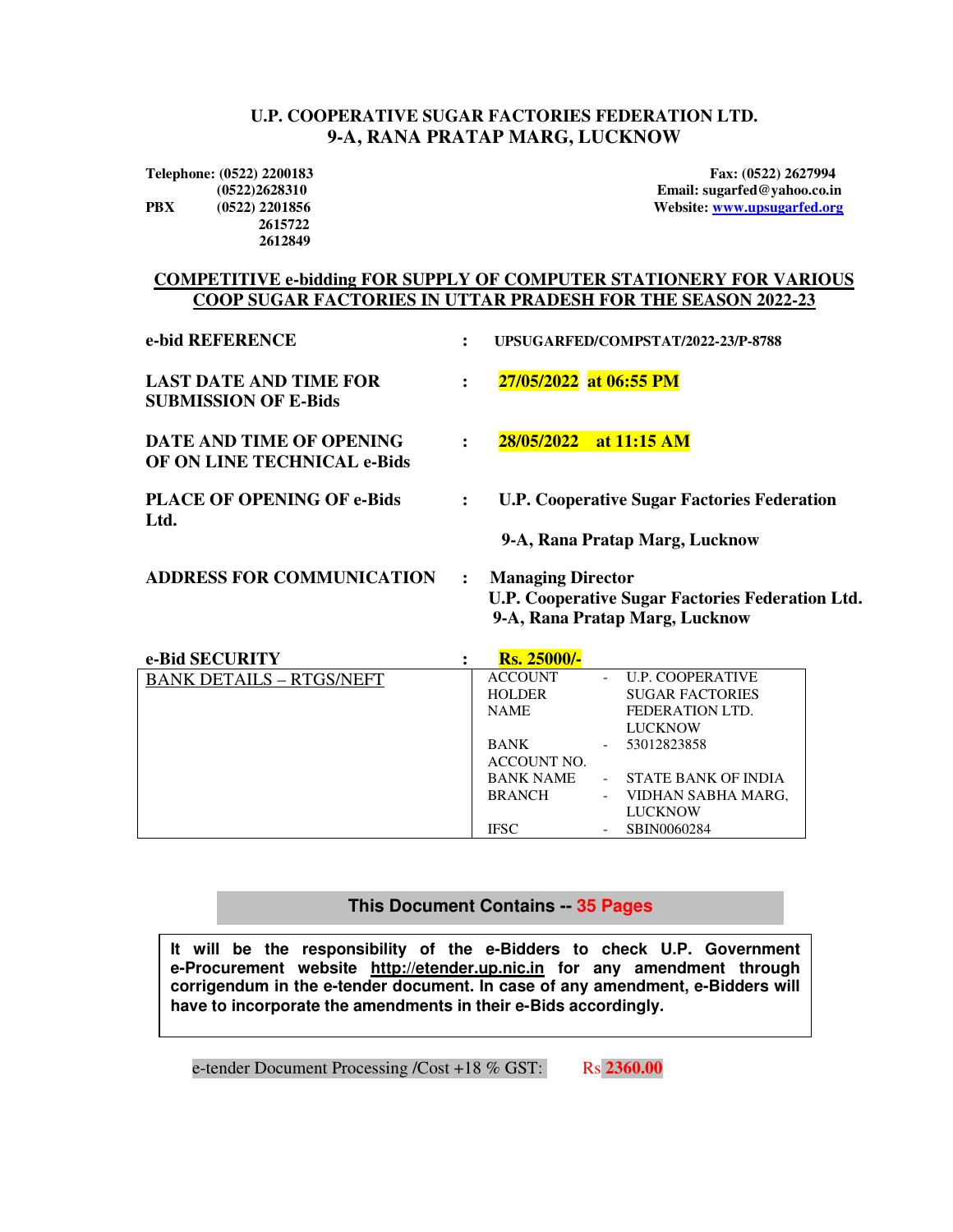# **INDEX**

| $\mathbf{1}$   | e-tender Notice                           | $\overline{03}$ |
|----------------|-------------------------------------------|-----------------|
| $\overline{2}$ | <b>Invitation of e-Bids</b>               | $04 - 06$       |
| $\overline{3}$ | <b>Section I- Instruction to Bidders</b>  | $07 - 20$       |
|                | (A) The e-Bid Document                    | $07 - 08$       |
|                | (B) Preparation of e-Bids                 | $08 - 14$       |
|                | (C) e-Bid Opening and Evaluation of e-Bid | $14 - 18$       |
|                | (D) Award of Contract                     | $18-19$         |
| $\overline{4}$ | <b>Section II- Conditions of Contract</b> | $20 - 24$       |
| 5              | <b>Section III- Technical e-Bid</b>       | $25\,$          |
|                | $III(A)$ e Bid form                       | 26              |
|                | III (B) Schedule of Requirements          | 27              |
|                | III (C) Technical Specifications          | 28              |
|                | <b>III</b> (D) Performance Statement      | <b>29</b>       |
|                | <b>III</b> (E) Capability Statement       | $30 - 31$       |
|                | <b>III</b> (G) CHECK LIST                 | 32              |
| 6              | <b>Section IV- Financial e-Bid</b>        | $33 - 34$       |
|                | $IV(A)$ e- Bid Form                       | 35              |
|                | IV (B) Price Schedule/BOQ                 | 36              |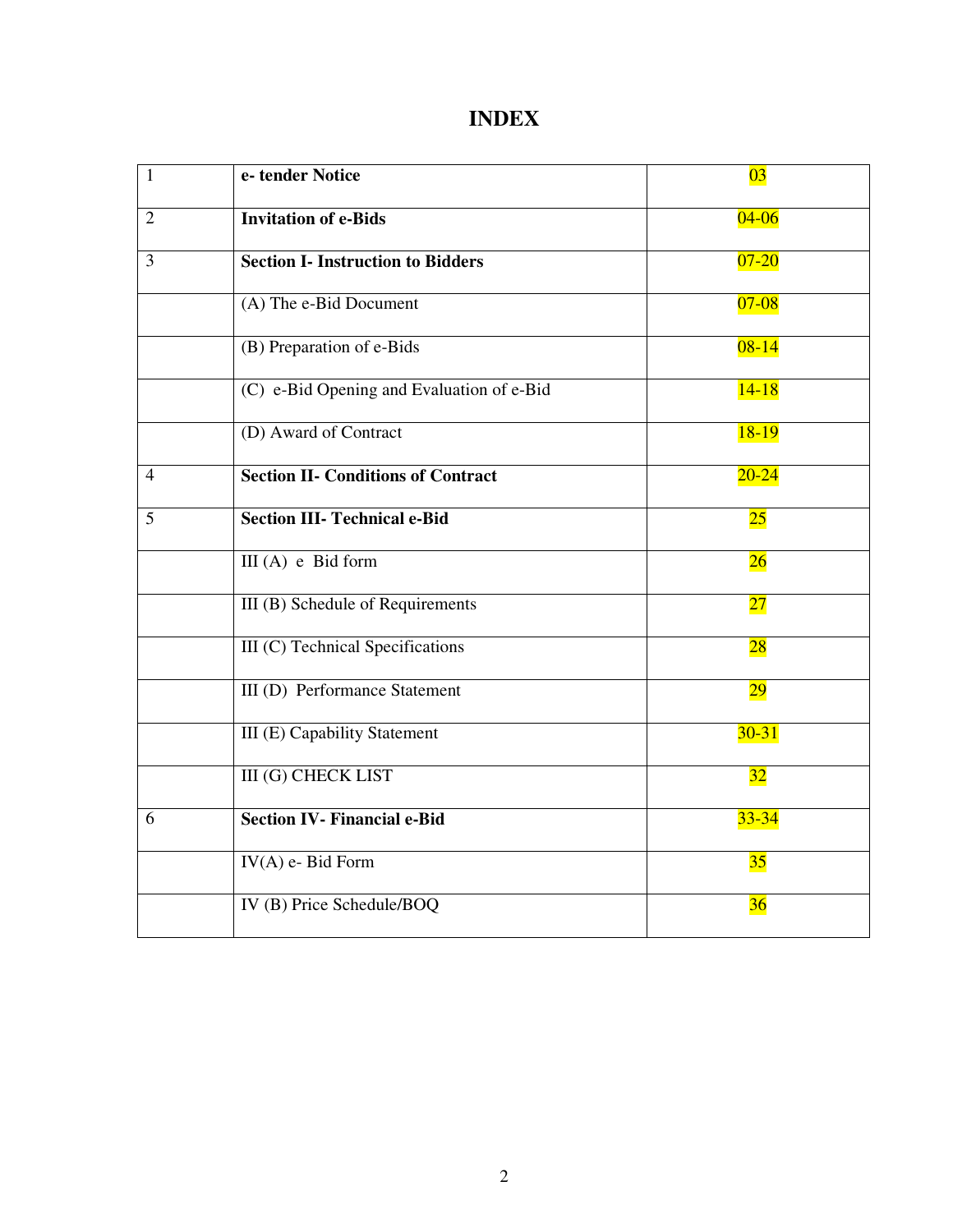# **UTTAR PRADESH COOPERATIVE SUGAR FACTORIES FEDERATION LIMITED**

## **9-A, RANA PRATAP MARG,LUCKNOW**

**Ph no. 0522-2200183,2628310 E mail : upsugarfed @ yahoo.co.in Website www.upsugarfed .org** 

#### P-8784/UPF/CP/2022-23 13/05/2022

#### TENDER NOTICE

On line e-tenders are invited from manufacturers/ authorised dealer (as per details given in tender documents) for supply of Electric switch gear items, Roller shaft, Domite Tips, Computer stationery, A.M.C. of computer hardware & colour coated profile sheet/Non Asbestos sheet to our various Cooperative Sugar Factories of U.P. The e-tender documents with detailed specifications terms and conditions etc. can be downloaded from e-tender portal http://etender.up.nic.in & federation website www.upsugarfed.org time to time.

 The Managing Director Federation reserves the right to cancel any or all bids/annul e-bidding process without assigning any reason & decision of Federation will be final & binding.

> (**RAMAKANT PANDEY**) MANAGING DIRECTOR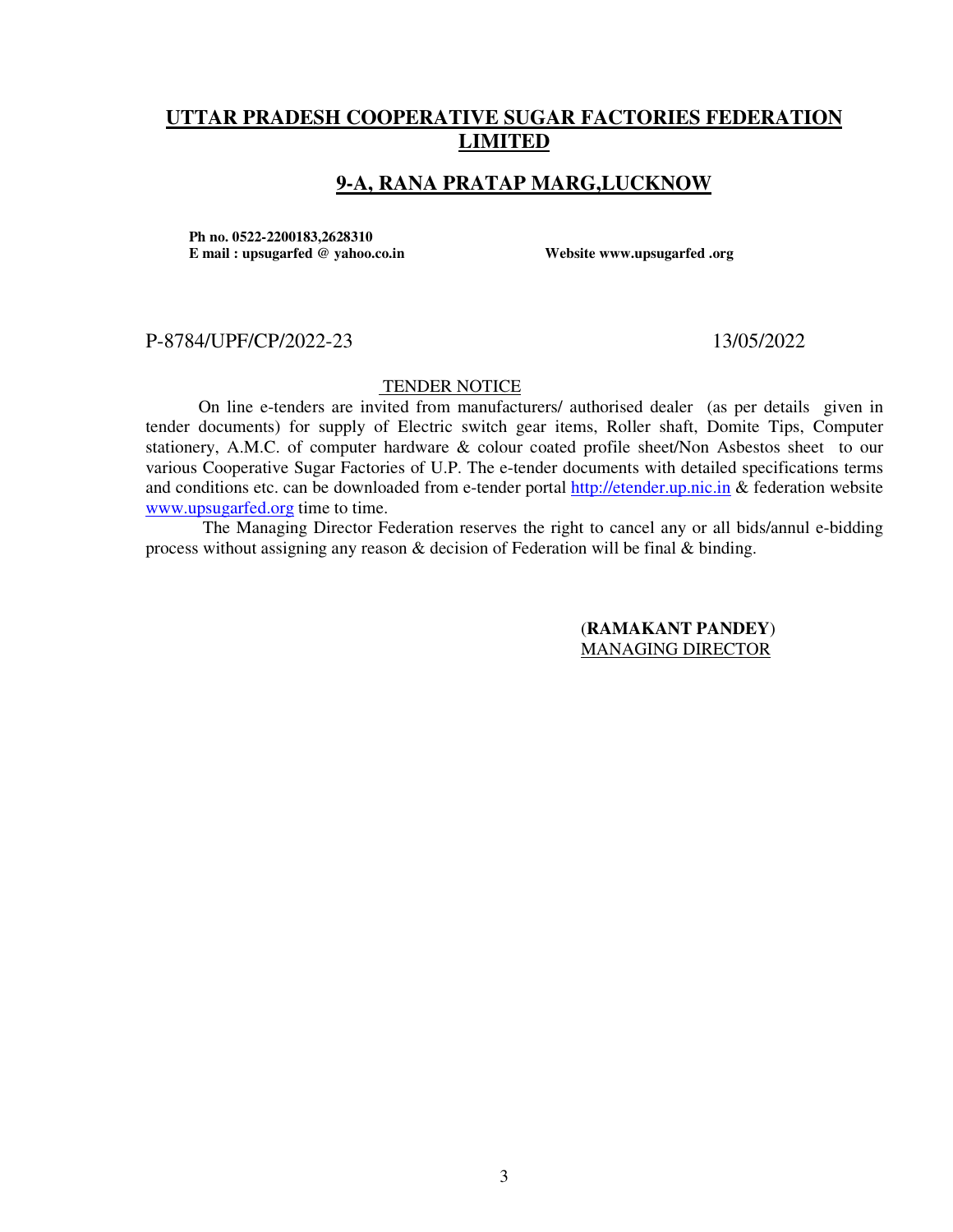#### **INVITATION FOR e-Bid**

Online e-bids are invited for supply of Computer Stationeries from Manufacturer/Authorised dealers/Sole Selling Agents having supplied a COMPUTER STATIONERY to our Cooperative Sugar Factories located in Uttar Pradesh and other Private Sugar Factories.

- 1. Bidders are advised to study the tender Document carefully. Submission of e-Bid against this tender shall be deemed to have been done after careful study and examination of the procedures, terms and conditions of the tender Document with full understanding of its implications.
- 2. The e-Bid prepared in accordance with the procedures enumerated in ITB Clause 15 of Section-I should be submitted through e-Procurement website http://etender.up.nic.in.
- 3. The tender document is available at e-Procurement website http://etender.up.nic.in or Federation's website www.upsugarfed.org from 13/05/2022. Interested bidders may view, download the e-Bid document, seek clarification and submit their e-Bid online up to the date and time mentioned in the table below:

| (a) | Date of publication of e-tender notice $\&$ | Tender Notice has been published over              |
|-----|---------------------------------------------|----------------------------------------------------|
|     | availability of Tender Document             | e-Procurement website http://etender.up.nic.in and |
|     |                                             | Federation's website www.upsugarfed.org            |
|     |                                             | and tender Document will be available from         |
|     |                                             | 13/05/2022 at e-Procurement web site               |
|     |                                             | http://etender.up.nic.in and Federation's website  |
|     |                                             | www.upsugarfed.org                                 |
| (b) | Availability of tender document on          | 13/05/2022 from 06:55 PM at e-Procurement          |
|     | website                                     | web site http://etender.up.nic.in                  |
|     |                                             | And Federation's website www.upsugarfed.org        |
| (c) | Clarification start date & time             | 13/05/2022 from 6:55PM                             |
| (d) | Clarification end date & time               | 27/05/2022 upto 2:00 PM                            |
| (e) | Corrigendum Last Date and Time              | 27/05/2022 upto 2:00 PM                            |
| (f) | e-Bid submission start date & time          | 13/05/2022 from 06:55 PM                           |
|     | (Submission of e-tender fee, EMD and        |                                                    |
|     | other supporting documents in PDF/XLS       |                                                    |
|     | format)                                     |                                                    |
| (g) | e-Bid submission end date & Time            | 27/05/2022 upto 06:55 PM                           |
| (h) | Online technical e-Bid opening date $\&$    | 28/05/2022 at 11:15 AM                             |
|     | time                                        |                                                    |
| (i) | Online financial e-Bid opening date $\&$    | 28/05/2022 at 1:00 PM                              |
|     | time (Only of technically qualified         |                                                    |
|     | bidders)                                    |                                                    |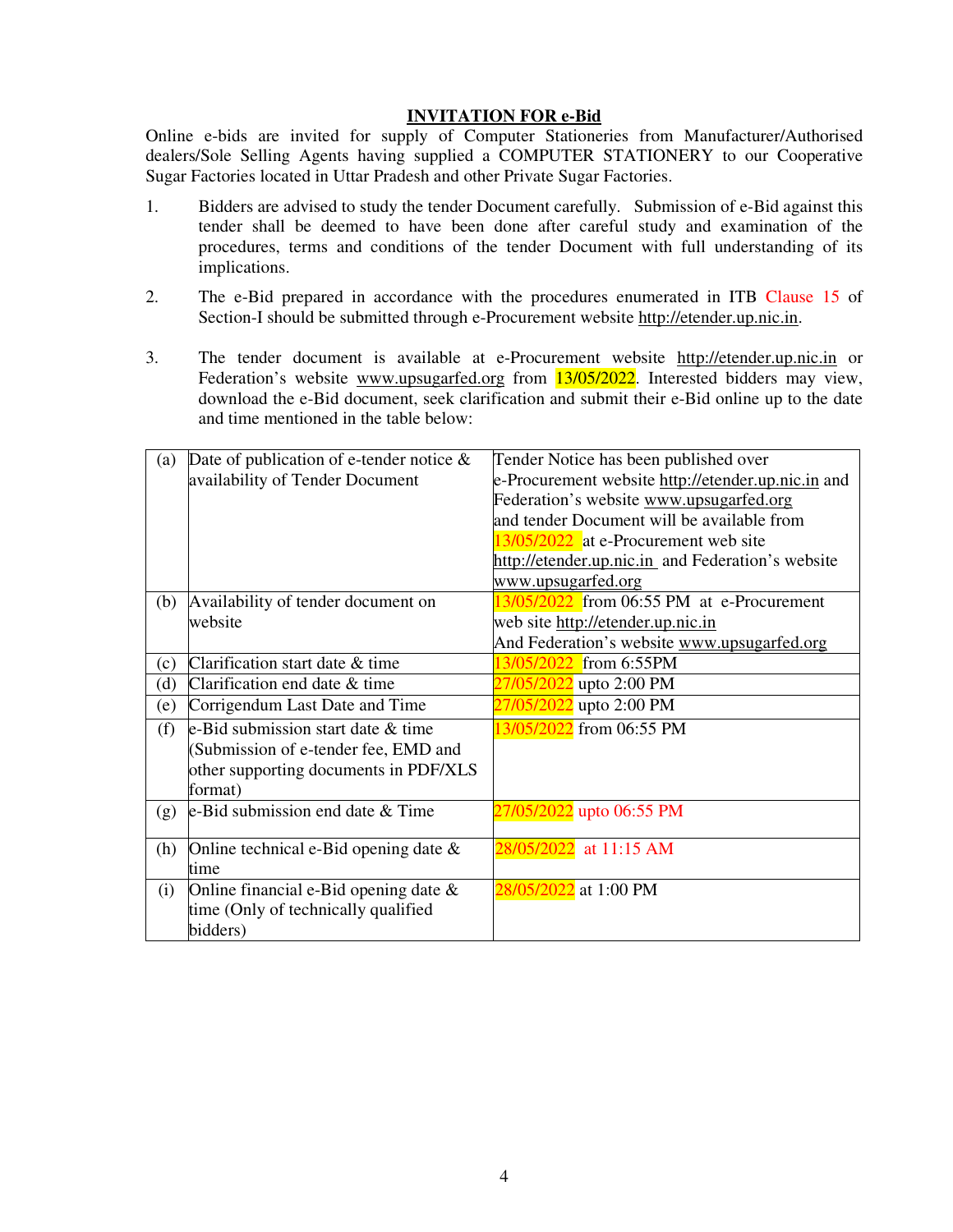| (j) |                               | Venue of opening of technical & financial U.P. Cooperative Sugar Factories Federation Ltd.                                                                              |
|-----|-------------------------------|-------------------------------------------------------------------------------------------------------------------------------------------------------------------------|
|     | e-Bids                        | 9-A, Rana Pratap Marg, Lucknow.                                                                                                                                         |
| (k) | Contact officer               | Name: Mr. Vinod Kumar General Manager (P)<br>Tel No: PBX (0522)-2615722, 2612849, Fax:<br>$(0522)$ 2627994, $(0522)$ -2616884, Mob:-                                    |
|     |                               | 7880888809                                                                                                                                                              |
| (1) | Cost of e-Bid document        | Rs 2360.00 (Rupees Two Thousand Three Hundred<br>Sixty Only) (Non-refundable)                                                                                           |
| (m) | e-Bid (Earnest Money Deposit) | Rs 25000/- (Rupees Twenty Five Thousand Only)                                                                                                                           |
| (n) | <b>Earnest Money</b>          | Earnest Money & Tender Fee Deposited in<br>Favour of U.P.Coop. Sugar Factories Federation<br>through RTGS/NEFT/NET<br>Ltd<br>BANKING/D.DRAFT. The Details are as under. |
|     |                               | <b>Name of Benificary</b><br>$\therefore$ U.P.Coop. Sugar<br><b>Factories Federation Ltd</b>                                                                            |
|     |                               | <b>Bank Account No :-</b><br>53012823858                                                                                                                                |
|     |                               | <b>IFSC Code No:-</b><br><b>SBIN0060284</b>                                                                                                                             |
|     |                               | Name of Bank Branch :- Vidhan Sabha Marg<br>Lucknow.                                                                                                                    |

- 4. The bidders need to submit the proof/cost of e-Bid document/processing as stated in the above table through R.T.G.S./N.E.F.T. in favour of U.P. Cooperative Sugar Factories Federation Ltd (herein after referred as UPSUGAR FED/Purchaser) payable at Lucknow. The UTR number of transaction regarding N.E.F.T./R.T.G.S. along with the e-Bids should reach the office of UPSUGAR FED/Purchaser at Lucknow before opening of technical e-Bid.
- 5. All e-Bid must be accompanied by e-Bid Earnest Money Deposit (EMD) in the form of N.E.F.T./R.T.G.S., drawn in favour of U.P. Cooperative Sugar Factories Federation Ltd., Lucknow. The UTR number of transaction regarding N.E.F.T./R.T.G.S. along with the e-Bids should reach the office of UPSUGAR FED/Purchaser at Lucknow before opening of technical e-Bid. No Interest would be payable on e-Bid (Earnest Money) deposited with the Federation.
- 6 The Federation reserves the right to cancel any or all the e-Bids/annul the e-Bid process without assigning any reason thereof. The decision of Federation will be final and binding.
- 7 In the event of date specified for e-Bids opening being declared a holiday for Federation's office then the due date for opening of e-Bids shall be the following working day at the appointed time and place.
- 8 All the required documents including Price Schedule/BOQ should be uploaded by the e-Bidder electronically in the PDF/XLS format. The required electronic documents for each document label of Technical (Fee details, Qualification details, e-Bid Form and Technical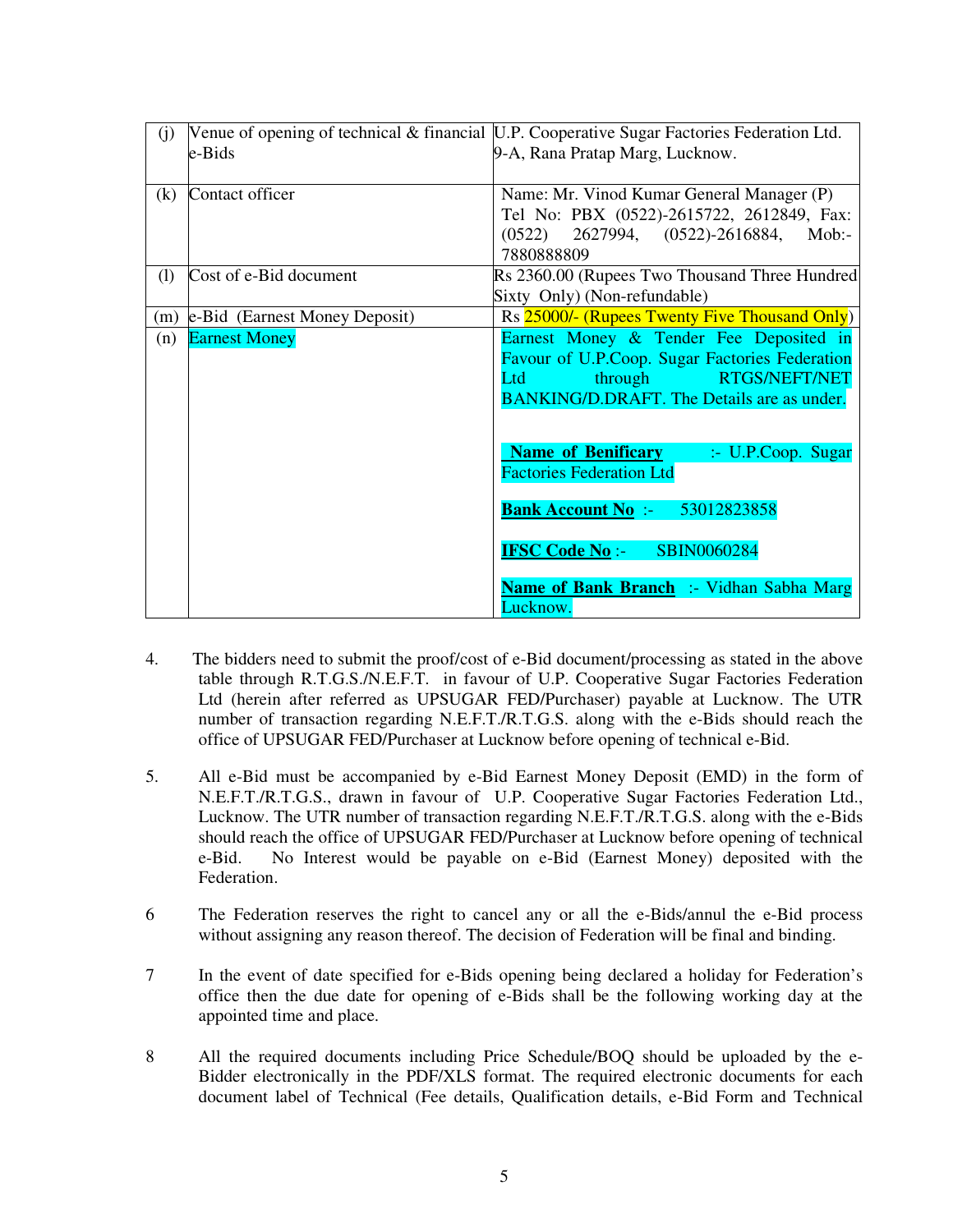Specification details) schedules/packets can be clubbed together to make single different files for each label.

9. The companies/firms who are registered at e-Procurement portal for e-tendering with UP Electronics Corporation Ltd, 10 Ashok Marg, Lucknow-226002, would only be eligible for participating in this e-tender as well as in e-tendering system of U.P. Govt. departments. All companies/firms who have not registered themselves with UPLC Ltd ,Lucknow for e-tendering till date can get their registration done by depositing a filled in form issued by UPLC Ltd, Lucknow along with registration fee of Rs. 6000.00 (Rupees Six thousand only) for participating in this e-tender and other etenders of U.P.Govt. Departments.

The companies/firms, who are not having digital signature, can also get their digital signature on deposit of processing fees of Rs.1500.00 (Rupees One thousand five hundred only). The companies/firms may contact the officials on phone numbers (0522) 4130303 Extn 305 & 307, 09721451211, for their Registration/Digital Signature Certificate related queries. The registration fee may also be deposited through RTGS. The details of RTGS are as under:

M/s U.P.Electronics Corporation Ltd, Lucknow Indian Bank Ashok Marg, Lucknow A/C No. 772819168 IFC code- IDIBOOOL002 CBS code- 00527 Rs.6000/-

For E-Tendering Enquiry Please Contact Following Persons

01. Sri Rritvik Saxena - 09415526023,7880888823 Federation 02.Sri Vipul Srivastava (Federation) - 07800001845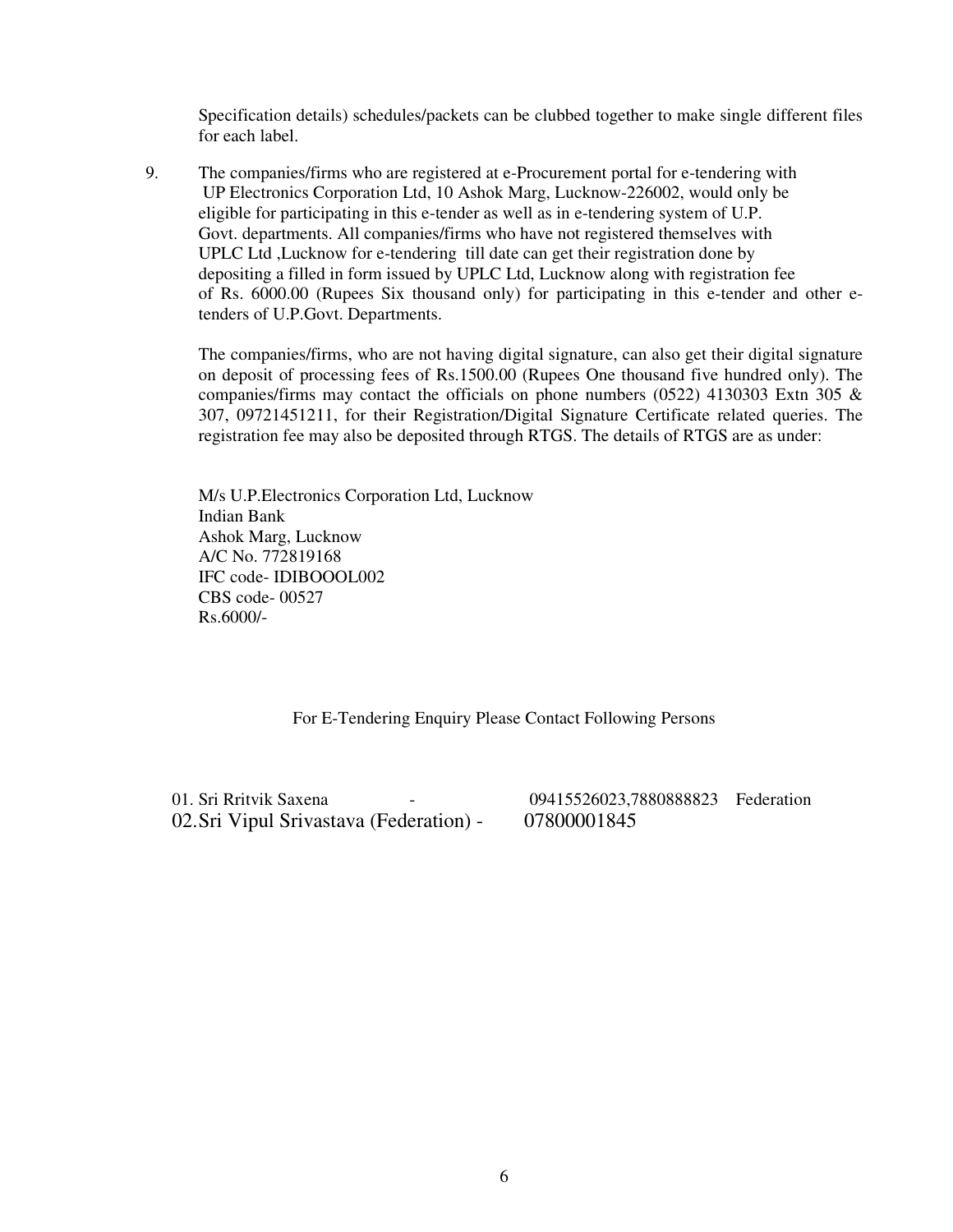#### **SECTION I : INSTRUCTIONS TO BIDDERS (ITB)**

#### **(A) THE BID DOCUMENT**

#### **1- Cost of e-Bid**

a) The bidder shall bear all costs associated with the preparation and submission of its e-Bid and U.P. Cooperative Sugar Factories Federation Ltd, Lucknow hereinafter referred to as "the Purchaser", will in no case be responsible or liable for these costs, regardless of the conduct or outcome of the e-Bid process.

 b) This tender document is available on the web site http://etender.up.nic.in and www.upsugarfed.org to enable the bidders to view, download the e-Bid document and submit e-Bids online up to the last date and time mentioned in e-Tender notice/e-tender document against this e-Tender. The bidders shall have to pay e-Tender document fee of Rs 2360.00 (Rupees Two Thousand Three Hundred Sixty Only through RTGS / NEFT/ NET BANKING payable in favour of U.P. Cooperative Sugar Factories Federation Ltd, Lucknow. This e-tender document fee of Rs. 2360.00 will be non-refundable.

#### **2- Contents of e-Bid Document**

2.1 The goods required to be supplied; e-Bid procedure and contract terms and conditions are prescribed in the e-Bid document. The e-Bid document includes:

- (a) Invitation for e-Bid
- (b) Section I : Instruction to bidders (ITB);
- (c) Section II : **Conditions of E-tender/ Contract (CC),**
- (d) Section III : Technical e-Bid;
- (e) Section IV : Financial e-Bid;
- 2.2 The bidder is expected to examine all instructions, forms, terms and specifications in the e-Bid document. Failure to furnish all information required as per the e-Bid document or submission of e-Bid not responsive to the e-Bid document in every respect will be at the bidder's risk and may result in rejection of the said e-Bid.

#### **3- Clarification of e-Bid Document**

A prospective bidder requiring any clarification of the e-Bid document may raise his/her point of clarification through Bid Management Window after successfully login to the e-Procurement website http://etender.up.nic.in. The bidder may seek clarification by posting query in the relevant window after clicking "Seek Clarification" option in the view e-tender details window for e-tender which can be selected through my tender option of e-Bid submission menu. The clarification will be replied back by the Purchaser through the e-Procurement website which can be read by the bidder through the "Clarification" option under Bid Submission menu. The Purchaser may also respond to clarifications raised by the prospective bidders on Purchaser's e-mail address upsugarfed@yahoo.co.in.

**4- Amendment of e-Bid Document**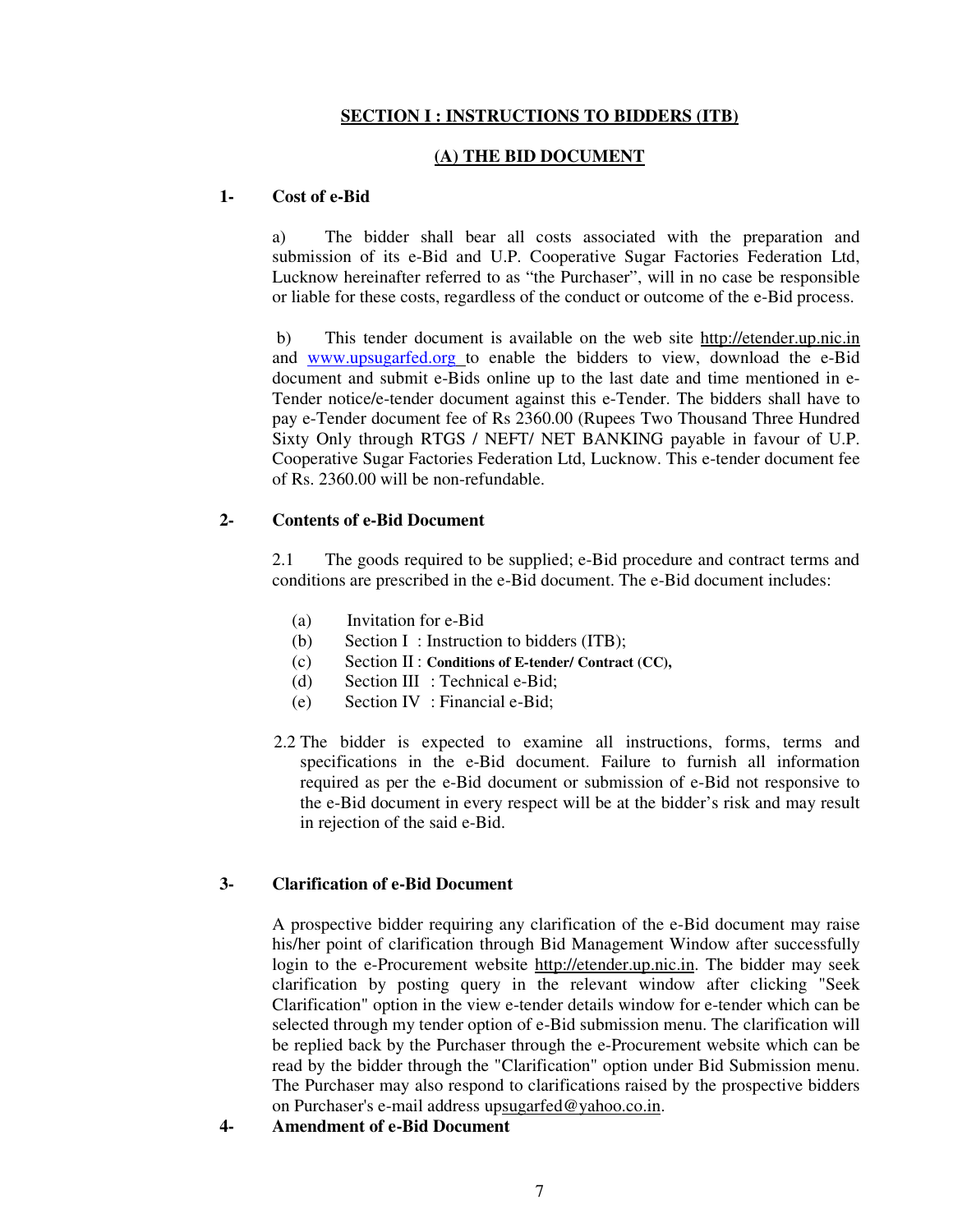- 4.1 At any time prior to the deadline for submission of e-Bid, the Purchaser may, for any reason, whether at its own initiative or in response to a clarification requested by a prospective bidder, modify the e-Bid document by amendments. Such amendments shall be uploaded on the e-Procurement website http:// etender.up.nic.in and Purchaser's web site www.upsugarfed.org through corrigendum and shall form an integral part of e-Bid document. The relevant clauses of the e-Bid document shall be treated as amended accordingly.
- 4.2 It shall be the sole responsibility of the prospective bidders to check the web site http://etender.up.nic.in and www.upsugarfed.org from time to time for any amendment in the e-tender document. In case of failure to get the amendments, if any, the Purchaser shall not be responsible for it.
- 4.3 In order to allow prospective e-Bidders a reasonable time to take the amendment into account in preparing their e-Bids, the Purchaser, at his discretion, may extend the deadline for the submission of e-Bids. Such extensions shall be uploaded on the e-Procurement website http://etender.up.nic.in and Purchaser's web site www.upsugarfed.org.

#### **(B) PREPARATION OF e-Bid**

#### **5 Language of e-Bid**

5.1 The e-Bid prepared by the bidder, as well as all correspondence and documents relating to the e-Bid exchanged by the bidder and the Purchaser shall be written either in English or Hindi language. The correspondence and documents in Hindi must be accompanied by embedded/separate Hindi font files. Only English numerals shall be used in the e-Bid.

#### **6 Documents Constituting the e-Bid**

- 6.1 The e-Bid prepared by the bidder shall comprise the following components:
	- (a) **Technical e-Bid** Technical e-Bid will comprise of :
		- (i) **Fee Details** includes copies of e-tender document processing/Cost and e-Bid Security/Earnest Money Deposit (EMD) furnished in accordance with ITB Clause 12 in PDF format.
		- (ii) **Qualification Details** includes copies of required documents as per ITB Clauses 10 and 11 in PDF format justifying that the bidder is qualified to perform the contract if his/her bid is accepted and that the bidder has financial, technical and production capability necessary to perform the contract and meets the criteria outlined in the Qualification Requirement and Technical Specification and fulfill all the conditions of the Contract and that the goods and ancillary services to be supplied by the bidder conform to the e-Bid document and Technical Specifications.
		- (iii)  $e$ -**Bid Form** includes copy of filled in e-Bid Form as per Section-III(A) of e-tender document in PDF format justifying that the bidder is complying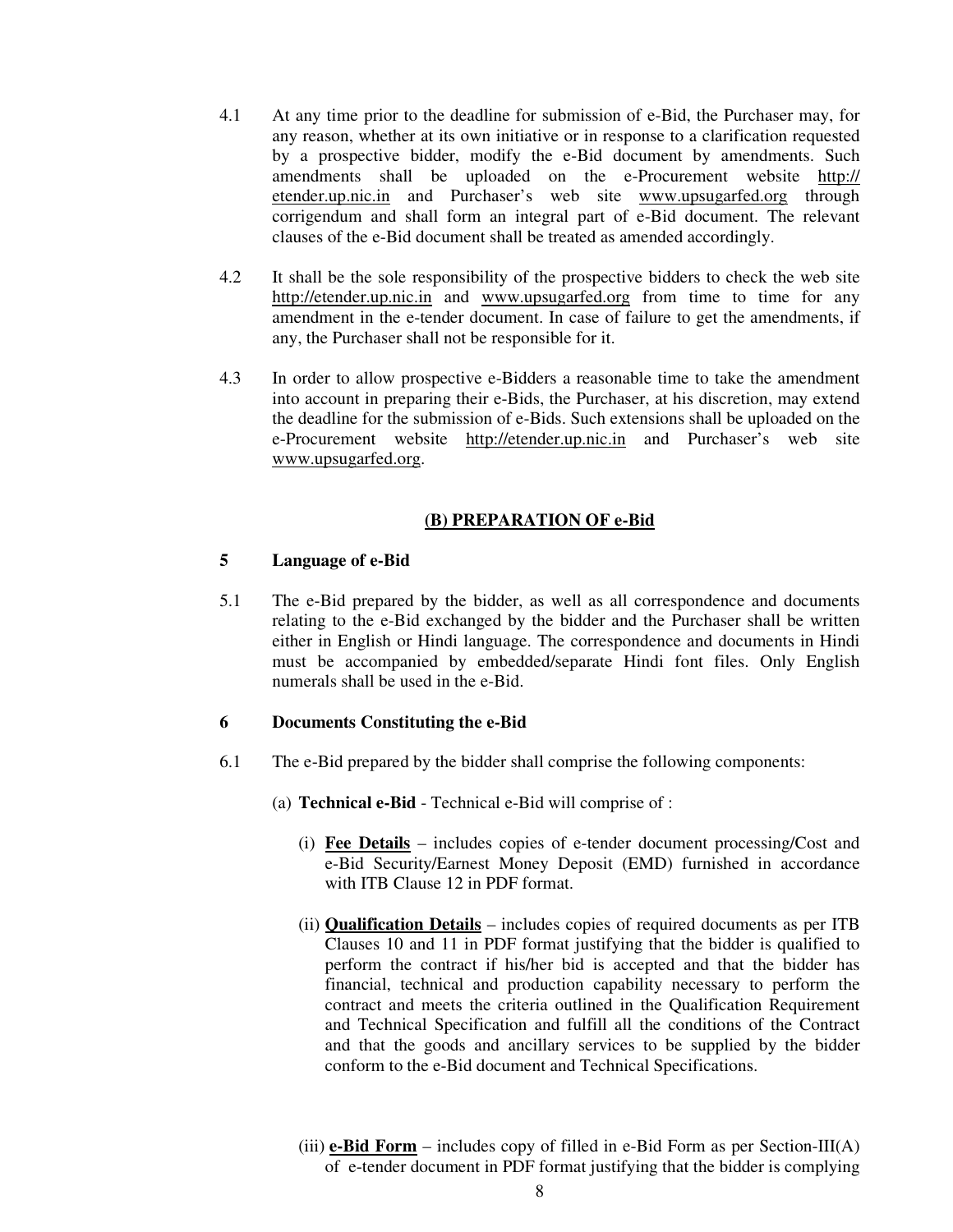with all the conditions of the Contract and Technical Specifications of the e-Bid Document as no deviation will be acceptable to the Purchaser.

- (iv) **Technical Specification Details** includes copy of filled in Technical Specifications as per Section-III(C) of e-tender document in PDF format.
- (b) **Financial e-Bid** Financial e-Bid will comprise of :
- (i) **e-Bid Form** includes copy of filled in e-Bid Form as per Section-IV (A) of e-tender document in PDF format.
- (ii) **Price Schedule/BOQ** includes Price Schedule/BOQ in XLS format to be filled in after downloading from the e-Procurement website for this etender.

#### **7-e-Bid Form**

7.1 The bidder shall complete the e-Bid Form and the appropriate Price Schedule/BOQ furnished in the e-Bid document, including the goods to be supplied, their quantities and prices in the format given in the e-Bid document.

#### **8 e-Bid Price**

- 8.1 The bidder shall quote separately in the downloaded spread sheet file for Basic Price Schedule/BOQ unit price (including all taxes and duties if any) of each item in the specified places for all the goods mentioned in Section IV B of Price Schedule/BOQ.
- **8.2** The price of goods (F.O.R. Destination).
	- (a) Rate of **Computer Stationery** is inclusive of basic rate, packing  $\&$ forwarding, transportation charges, loading charges, transit insurance and other relevant miscellaneous expenses and exclusive GST. The bidder has to submit relevant papers to the concerned mill to claim input tax credit.
- 8.3 Prices quoted by the bidder shall remain firm/Fixed through out the season be fixed during the bidder will be able to change conditions subject to ITB Clause 25.1. A e-Bid submitted with an adjustable price quotation unless asked for shall be treated as non-responsive and rejected.

## **9 e-Bid Currencies**

Prices shall be quoted in Indian Rupees only.

#### **10 Documents Establishing bidder's Qualification**

- 10.1 Pursuant to ITB Clause 6, the bidder shall furnish, as part of its Technical e-Bid, documents establishing the bidder's qualification to perform the Contract if its e-Bid is accepted. The documentary evidence should be submitted by the bidder electronically in the PDF format.
- 10.2 The documentary evidence of bidder's qualification to perform the Contract if its e-Bid is accepted shall be as per Qualification Requirements specified in Section III (D) of e-tender document.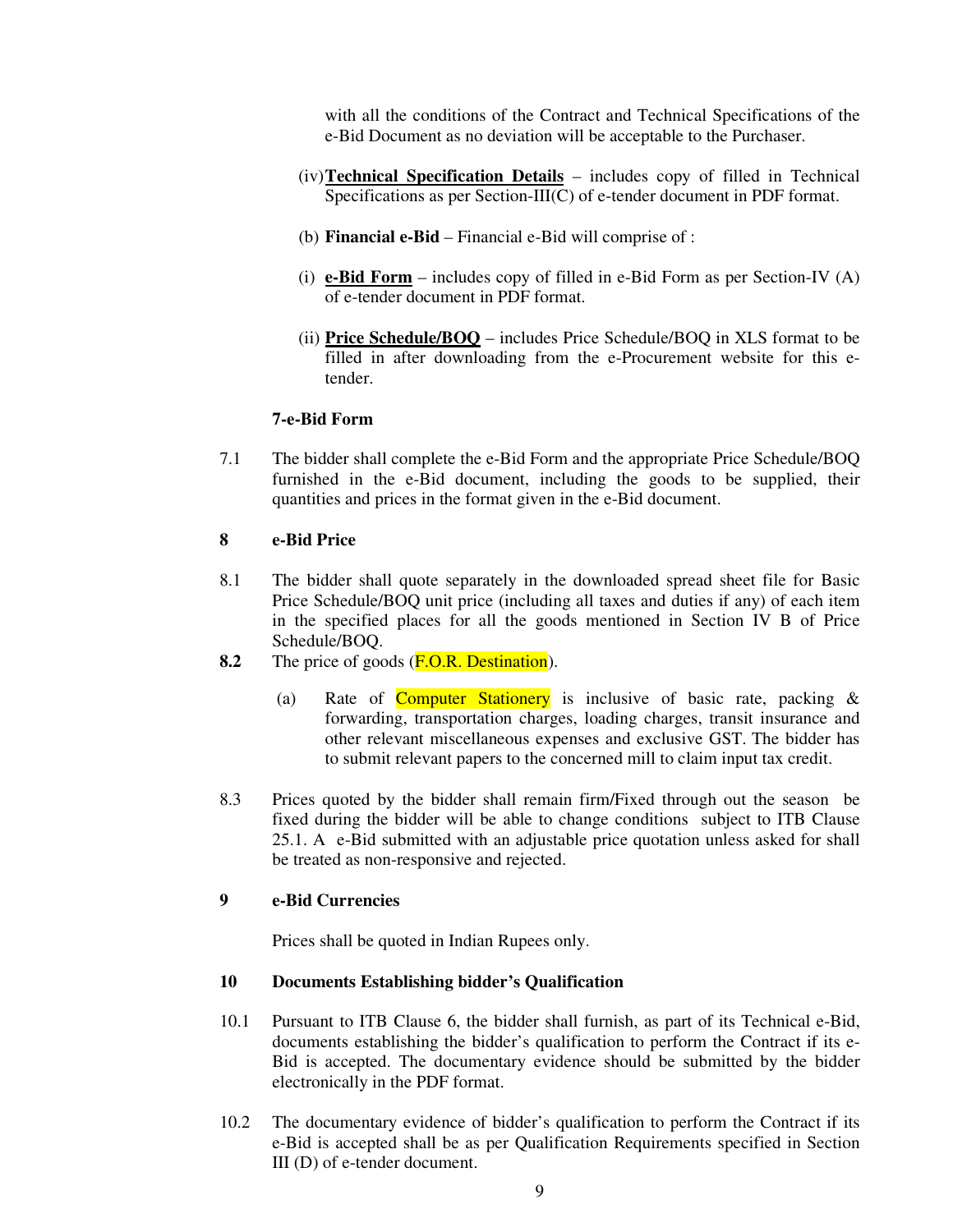#### **11 Documents Establishing Goods' Conformity to e-Bid Documents**

11.1 Pursuant to ITB Clause 6, the bidder shall furnish, as part of its e-Bid, documents establishing the conformity to the e-Bid documents of all goods and services which the bidder proposes to supply under the contract. The documentary evidence should be in the PDF file format.

#### **12 e-Bid Earnest Money Deposit (EMD)**

- 12.1 Pursuant to ITB Clause 6, the bidder shall furnish, as part of its e-Bid, an e-Bid EMD of Rs.25000/- (Rupees Twenty Five Thousand only) in form of RTGS / NEFT/ NET BANKING, in favour of U.P. Cooperative Sugar Factories Federation Ltd., Lucknow. The UTR number of transaction regarding the RTGS/NEFT/NET BANKING must be submitted along with the e-bid.
- 12.2 The e-Bid security is required to protect the Purchaser against the risk of bidder's conduct which would warrant the security's forfeiture, pursuant to ITB Clause 12.7.
- 12.3 The e-Bid EMD and security shall be in Indian Rupees and shall be in the following forms only:

A RTGS/NEFT/ NET BANKING payable in favour of U.P. Cooperative Sugar Factories Federation Ltd at Lucknow. Bidder may submit the bid EMD of the above amount in the form of RTGS / NEFT/ NET BANKING payable in favour of U.P. Co-operative Sugar Factories Federation Ltd, Lucknow.

- 12.4 Any e-Bid not secured in accordance with ITB Clauses 12.1 and 12.3 above shall be treated as non-responsive and rejected by the Purchaser.
- **12.5** Unsuccessful bidder's e-Bid E.M.D will be returned upon the written request through NEFT/R.T.G.S. as promptly as possible after the expiration of the period of e-Bid validity prescribed by the Purchaser, pursuant to ITB Clause 13.
- 12.6 The successful bidder's e-Bid E.M.D will be converted in security and in addition to EMD equal amount of security will be deposited with Federation, pursuant to ITB Clause 28, and furnishing the performance security, pursuant to ITB Clause 29.
- 12.7 The e-Bid security may be forfeited:
	- (a) if a bidder (i) withdraws its e-Bid during the period of e-Bid validity specified by the bidder on the e-Bid Form; or (ii) does not accept the correction of errors pursuant to ITB Clause 22.2; or (iii) modifies its e-Bid price during the period of e-Bid validity specified by the bidder on the e-Bid form or
	- (b) in case of a successful bidder, if the bidder fails:
		- (i) to sign the Contract with the Purchaser in accordance with ITB Clause 28; or
		- (ii) to furnish performance security .
		- (iii) to deliver goods/service as per rate contract as per delivery schedule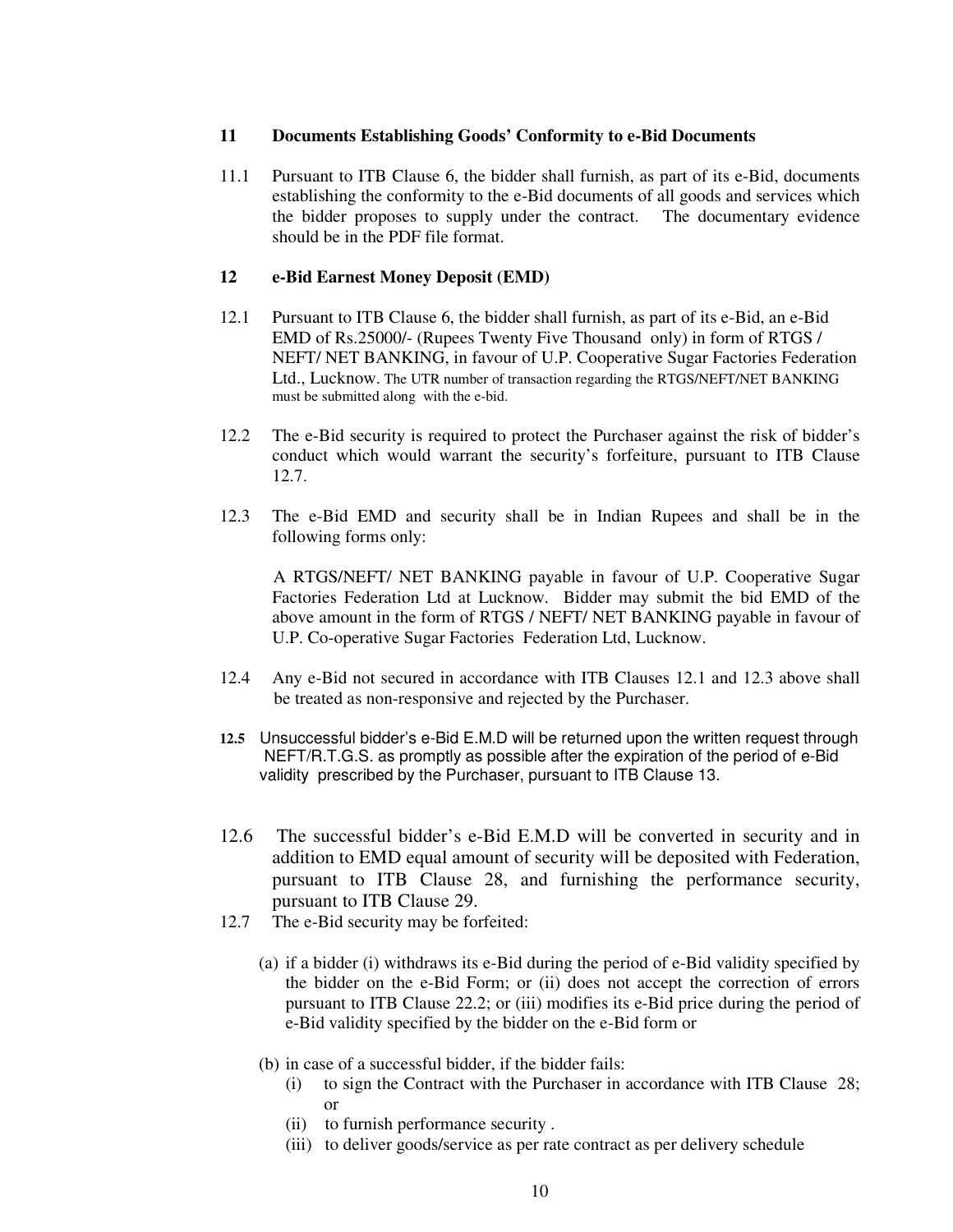#### **13 Period of Validity of e-Bid**

- **13.1** e-Bid shall remain valid up to 90 days and the Rate contract for the period up to which the crushing of season  $2022-23$  continues of the cooperative factories of federation or 30/06/2023 whichever is later after the date of e-Bid opening prescribed by the Purchaser, pursuant to ITB Clause 16. An e-Bid valid for a shorter period shall be rejected by the Purchaser as non-responsive.
- 13.2 In exceptional circumstances, the Purchaser may solicit the bidder's consent to an extension of the period of e-Bid validity. The request and the response thereto shall be made in writing. A bidder may refuse the request without forfeiting its e-Bid security. A bidder granting the request will not be required nor permitted to modify its e-Bid.

#### **14 Format and Signing of e-Bid**

- 14.1 The bidder shall prepare one electronic copy each of the Technical e-Bid and Financial e-Bid separately.
- 14.2 The e-Bid document shall be digitally signed, at the time of uploading, by the bidder or a person or persons duly authorized to bind the bidder to the Contract. The later authorization shall be indicated by a scanned copy of written power-ofattorney accompanying the e-Bid. All the pages/ documents of the e-Bid that are to be uploaded shall be digitally signed by the person authorized to sign the e-Bid.

#### **15. Submission of e-Bid**

The Bid Submission module of e-Procurement website http://etender.up.nic.in enables the bidders to submit the e-Bid online in response to this e-tender published by the Purchaser. Bid Submission can be done only from the Bid Submission start date and time till the Bid Submission end date and time given in the e-tender. Bidders should start the Bid Submission process well in advance so that they can submit their e-Bid in time. The bidders should submit their e-Bid considering the server time displayed in the e-Procurement website. This server time is the time by which the e-Bid submission activity will be allowed till the permissible time on the last/end date of submission indicated in the e-tender schedule. Once the e-Bid submission date and time is over, the bidders cannot submit their e-Bid. For delay in submission of e-Bid due to any reasons, the bidders shall only be held responsible.

The bidders have to follow the following instructions for submission of their e-Bid:

- 15.1 For participating in e-Bid through the e-tendering system, it is necessary for the bidders to be the registered users of the e-Procurement website http:// etender.up.nic.in. The bidders must obtain a User Login Id and Password by registering themselves with U.P. Electronics Corporation Limited, Lucknow if they have not done so previously for registration. Refer to details given in Invitation for e-Bid Clause 11.
- 15.2 In addition to the normal registration, the bidder has to register with his/her **Digital Signature Certificate (DSC)** in the e-tendering system and subsequently he/she will be allowed to carry out his/her e-Bid submission activities. Registering the Digital Signature Certificate (DSC) is a one time activity. Before proceeding to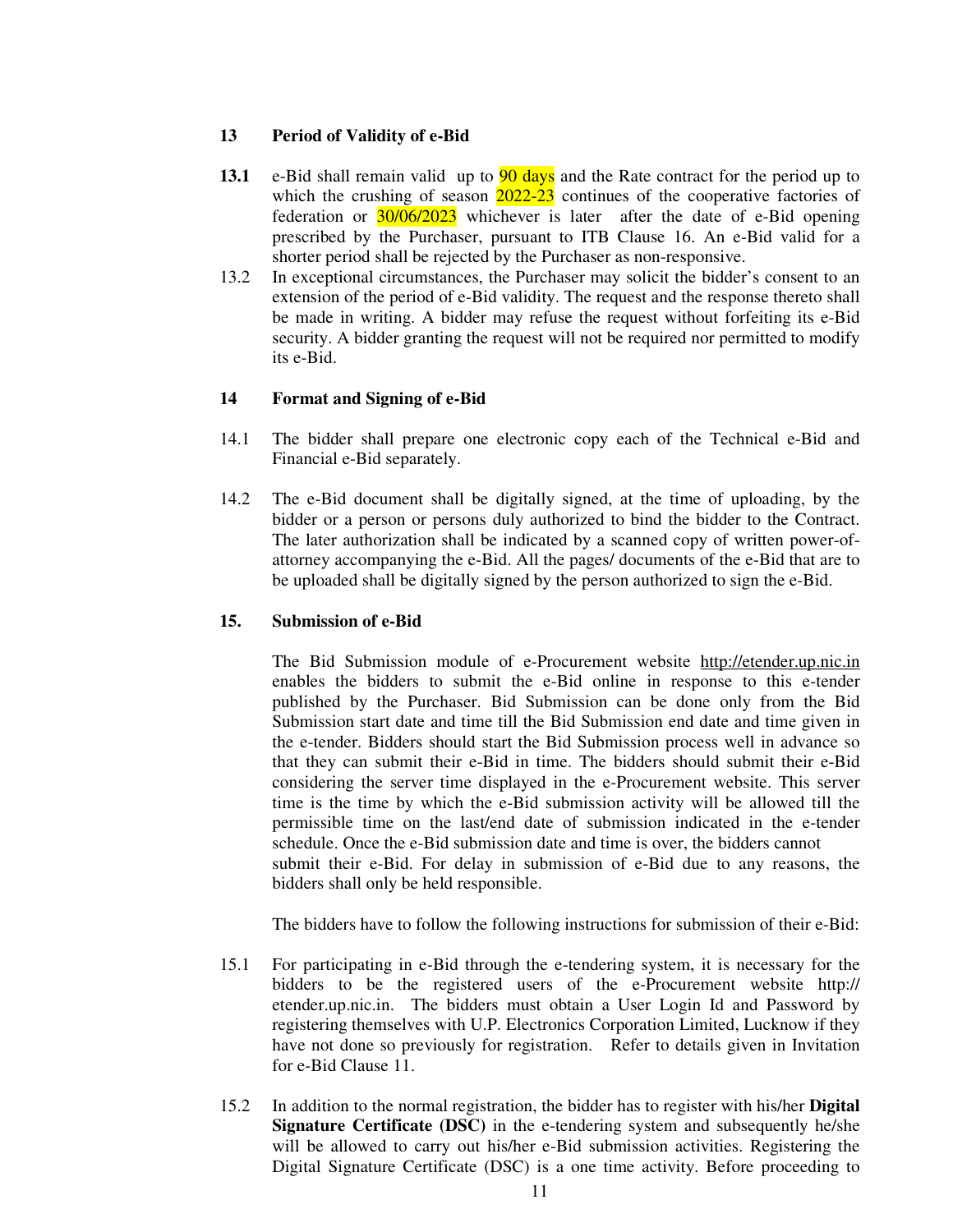register his/her DSC, the bidder should first log on to the e-tendering system using the User Login option on the home page with the Login Id and Password with which he/ she has registered as per clause 15.1 above.

 For successful registration of DSC on e-Procurement website http://etender. up.nic.in the bidder must ensure that he/she should possess Class-2/ Class-3 DSC issued by any certifying authorities approved by Controller of Certifying Authorities, Government of India, as the e-Procurement website http:// etender.up.nic.in is presently accepting DSCs issued by these authorities only. The bidder can obtain User Login Id and perform DSC registration exercise as described in clauses 15.1 and 15.2 above even before e-Bid submission date starts. The Purchaser shall not be held responsible if the bidder tries to submit his/her e-Bid at the last moment before end date of submission but could not submit due to DSC registration problem.

- 15.3 The bidder can search for active tenders through "Search Active tenders" link, select a tender in which he/she is interested in and then move it to 'My Tenders' folder using the options available in the e-Bid Submission menu. After selecting and viewing the tender, for which the bidder intends to e-Bid, from "My Tenders" folder, the bidder can place his/her e-Bid by clicking "Pay Offline" option available at the end of the view tender details form. Before this, the bidder should download the e-tender document and Price Schedule/Bill of Quantity (BOQ) and study them carefully. The bidder should keep all the documents ready as per the requirements of e-tender document in the PDF format except the Price Schedule/Bill of Quantity (BOQ) which should be in the XLS format (Excel sheet).
- 15.4 After clicking the 'Pay Online' option, the bidder will be redirected to the Terms and Conditions page. The bidder should read the Terms & Conditions before proceeding to fill in the Tender Fee and EMD Online payment details. After entering and saving the Tender Fee and EMD details, the bidder should click "Encrypt & Upload" option given in the Online payment details form so that "Bid Document Preparation and Submission" window appears to upload the documents as per Technical (Fee details, Qualification details, e-Bid Form and Technical Specification details) and financial (e-Bid Form and Price Schedule/BOQ) schedules/packets given in the tender details. The details of the RTGS / NEFT/ NET BANKING or any other accepted instrument which is to be physically sent in original before opening of technical e-Bid, should tally with the details available in the scanned copy and the data entered during e-Bid submission time otherwise the e-Bid submitted will not be accepted.
- 15.5 Next the bidder should upload the Technical e-Bid documents for Fee details (etender fee and EMD), Qualification details as per "ITB Clause 10 or 21", e-Bid Form as per "Section-III(A)" and Technical Specification details as per "Section-III(C):Technical Specifications" and Financial e-Bid documents as per "Section-IV(A):e-Bid Form" and "Section-IV(B):Price Schedule/BOQ" of e-tender document. Before uploading, the bidder has to select the relevant Digital Signature Certificate. He may be prompted to enter the Digital Signature Certificate password, if necessary. For uploading, the bidder should click "Browse" button against each document label in Technical and Financial schedules/packets and then upload the relevant PDF/XLS files already prepared and stored in the bidder's computer. The required documents for each document label of Technical (Fee details, Qualification details, e-Bid Form and Technical Specification details) and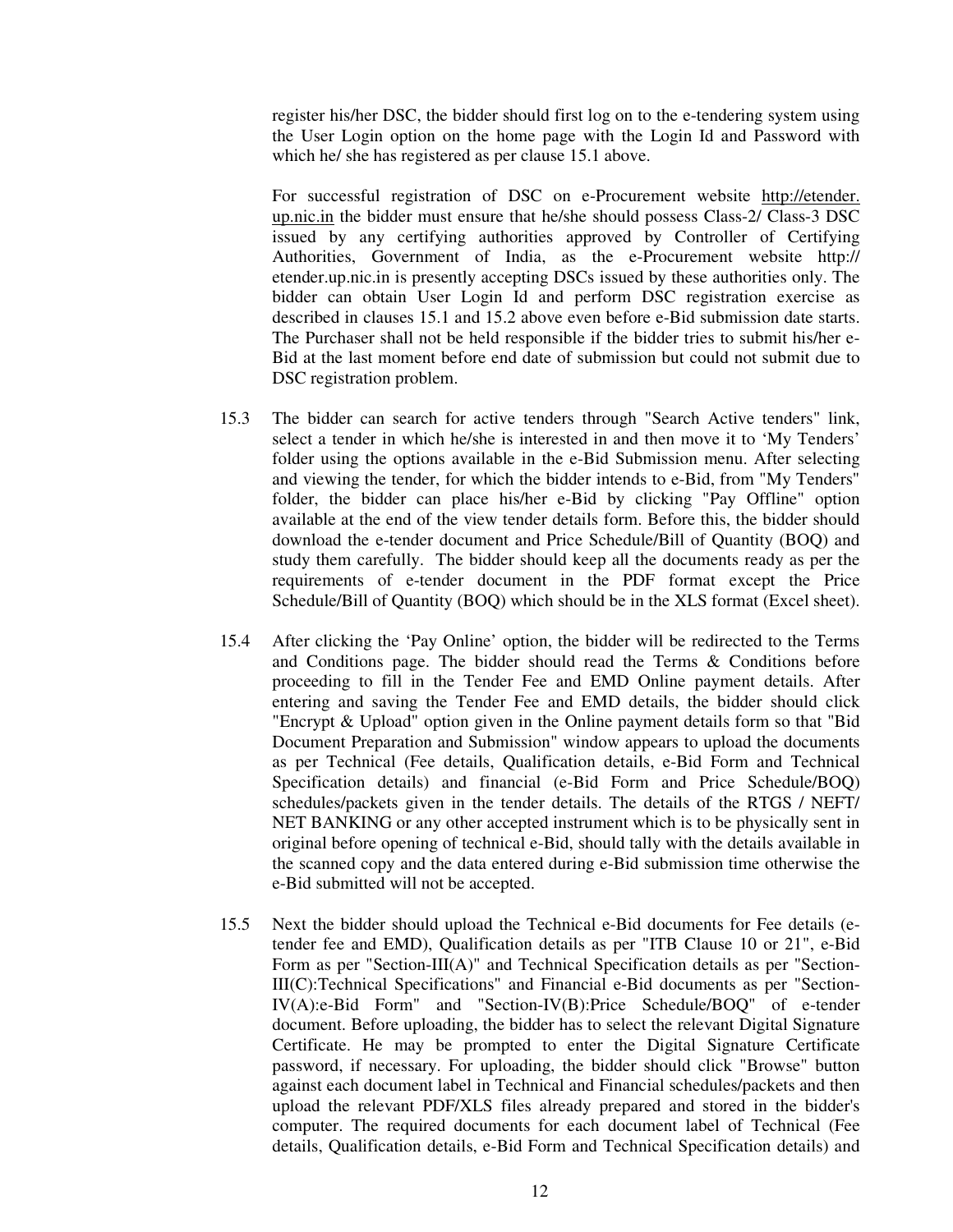financial (e-Bid Form and Price Schedule/BOQ) schedules/packets can be clubbed together to make single different files for each label.

- 15.6 The bidder should click "Encrypt" next for successfully encrypting and uploading of required documents. During the above process, the e-Bid documents are digitally signed using the DSC of the bidder and then the documents are encrypted/locked electronically with the DSC's of the bid openers to ensure that the e-Bid documents are protected, stored and opened by concerned bid openers only.
- 15.7 After successful submission of e-Bid document, a page giving the summary of e-Bid submission will be displayed confirming end of e-Bid submission process. The bidder can take a printout of the bid summary using the "Print" option available in the window as an acknowledgement for future reference.
- 15.8 Purchaser reserves the right to cancel any or all e-Bids without assigning any reason.

#### **16- Deadline for Submission of e-Bid**

- 16.1 e-Bid (Technical and Financial) must be submitted by the bidders at e-Procurement website http://etender.up.nic.in not later than time 06.55 P.M and 27/05/2022 the date as mentioned on page 4 (as the server time displayed in the e-Procurement website).
- 16.2 The Purchaser may, at its discretion, extend this deadline for submission of e-Bid by amending the e-Bid document in accordance with ITB Clause 4, in which case all rights and obligations of the Purchaser and bidders previously subject to the deadline will thereafter be subject to the deadline as extended.

#### **17 Late e-Bid**

17.1 The server time indicated in the Bid Management window on the e-Procurement website http://etender.up.nic.in will be the time by which the e-Bid submission activity will be allowed till the permissible date and time scheduled in the e-tender. Once the e-Bid submission date and time is over, the bidder cannot submit his/her e-Bid. Bidder has to start the Bid Submission well in advance so that the submission process passes off smoothly. The bidder will only be held responsible if his/her e-Bid is not submitted in time due to any of his/her problems/faults, for whatsoever reason, during e-Bid submission process.

#### **18 Withdrawal and Resubmission of e-Bid**

18.1 At any point of time, a bidder can withdraw his/her e-Bid submitted online before the bid submission end date and time. For withdrawing, the bidder should first log in using his/ her Login Id and Password and subsequently by his/her Digital Signature Certificate on the e-Procurement website http://etender.up.nic.in. The bidder should then select "My Bids" option in the Bid Submission menu. The page listing all the bids submitted by the bidder will be displayed. Click "View" to see the details of the e-Bid to be withdrawn. After selecting the "Bid Withdrawal" option, the bidder has to click "Yes" to the message "Do you want to withdraw this bid?" displayed in the Bid Information window for the selected bid. The bidder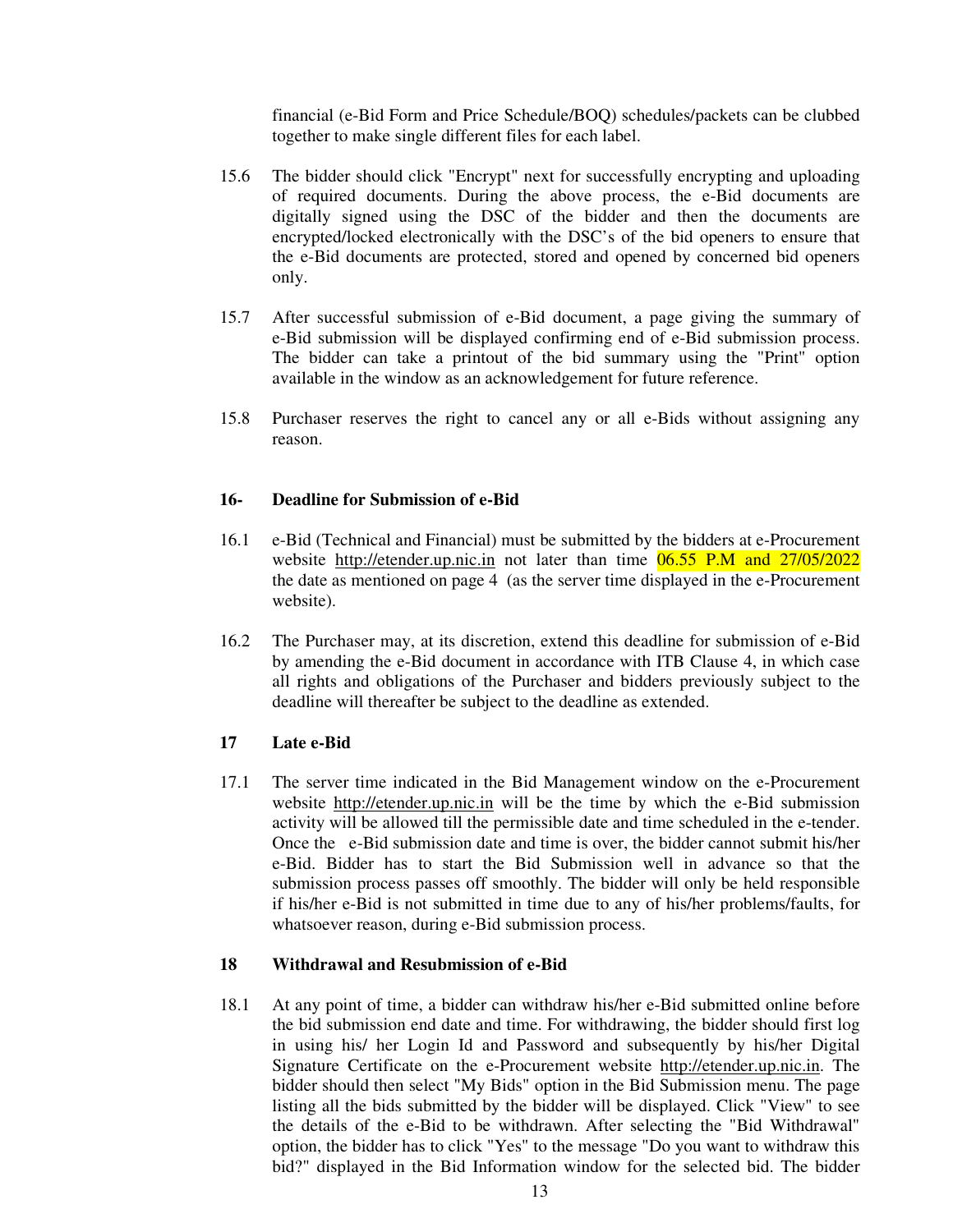also has to enter the bid Withdrawing reasons and upload the letter giving the reasons for withdrawing before clicking the "Submit" button. The bidder has to confirm again by pressing "Ok" button before finally withdrawing his/her selected e-Bid.

- 18.2 The bidder has to request the Purchaser with a letter, attaching the proof of RTGS/ NEFT/ NET BANKING and submission of e-Bid EMD in the office of Purchaser, to return back the e-Bid security/EMD as per RTGS/ NEFT.
- 18.3 No e-Bid may be withdrawn in the interval between the deadline for submission of e-Bids and the expiration of period of e-Bid validity. Withdrawal of an e-Bid during this interval may result in the bidder's forfeiture of his/her e-Bid security, pursuant to ITB Clause 12.7.
- 18.4 The bidder can re-submit his/her e-Bid as and when required till the e-Bid submission end date and time. The e-Bid submitted earlier will be replaced by the new one. The payment made by the bidder earlier will be used for revised e-Bid and the new e-Bid submission summary generated after the successful submission of the revised e-Bid will be considered for evaluation purposes. For resubmission, the bidder should first log in using his/her Login Id and Password and subsequently by his/her Digital Signature Certificate on the e-Procurement website http://etender.up.nic.in. The bidder should then select "My Bids" option in the Bid Submission menu. The page listing all the bids submitted by the bidder will be displayed. Click "View" to see the details of the e-Bid to be resubmitted. After selecting the "Bid Resubmission" option, click "Encrypt & Upload" to upload the revised e-Bid documents by following the methodology provided in clauses 15.4 to 15.7.
- 18.5 The bidders can submit their revised e-Bids as many times as possible by uploading their e-Bid documents within the scheduled date  $\&$  time for submission of e-Bids.
- 18.6 No e-Bid can be resubmitted subsequently after the deadline for submission of e-Bids.

#### **(C) e-Bid OPENING AND EVALUATION OF e-Bid**

#### **19(A) Opening of Technical e-Bid by the Purchaser**

19.A.1 The Purchaser will open all technical e-Bids, in the presence of purchase committee at 11:15 AM on 28/05/2022 U.P. Co-operative Sugar Factories Federation Ltd, 9-A, Rana Pratap Marg, Lucknow. In the event of the specified date of e-Bid opening being declared a holiday for the Purchaser, the e-Bids shall be opened at the appointed time and place on the next working day.

- 19.A.2 The Purchaser will prepare minutes of the e-Bid opening. The name of such bidders not meeting the Technical Specifications and qualification requirement shall be informed by e-mail/telephone call subsequently.
- 19 A-3 Managing Director reserves the right to postpone the date and time of opening of Technical & Financial E-Bid in unavoidable circumstances and all the bidders will be informed.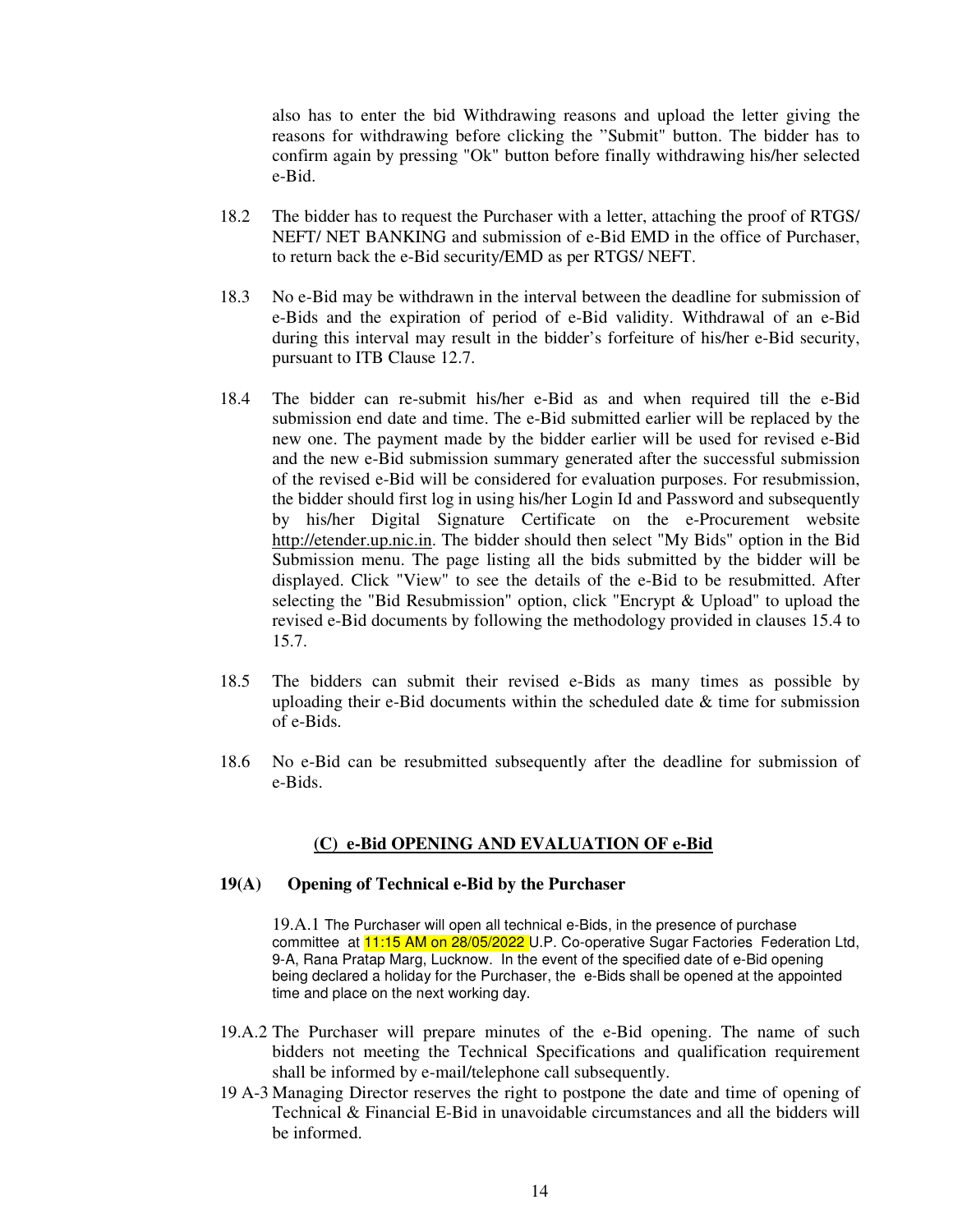#### **19(B) Opening of Financial e-Bid**

- 19.B.1 After evaluation of technical e-Bid, the Purchaser shall notify those bidders whose technical e-Bids were considered non-responsive to the Conditions of the Contract and not meeting the technical specifications and Qualification Requirements indicating that their financial e-Bids will not be opened. The Purchaser will simultaneously notify the bidders, whose technical e-Bids were considered acceptable to the Purchaser. The notification may be sent by letter, fax or by email.
- 19.B.2 The financial e-Bids of technically qualified bidders shall be opened in the presence of purchase committee.
- 19.B.3 The Purchaser will prepare the minutes of the e-Bid opening.

#### **20 Clarification of e-Bid**

20.1 During evaluation of e-Bid, the Purchaser may, at its discretion, ask the bidder for a clarification of his/her e-Bid. The request for clarification and the response shall be in writing.

#### **21 Evaluation of technical e-Bid and Evaluation Criteria**

The Purchaser will examine the e-Bid to determine whether they are complete, whether they meet all the conditions of the Contract, whether required e-tender fee, e-Bid security and other required documents have been furnished, whether the documents have been properly digitally signed, and whether the e-Bids are generally in order. Any e-Bid or e-Bids not fulfilling these requirements shall be rejected.

The bidders shall submit the scanned copies of following as documentary proof for evaluation of their technical e-Bids:-

- 21.1 The bidder having experience supplied satisfactorily in previous three years to sugar mills for supplying COMPUTER STATIONERY to sugar factories (supported by Purchase order copies along with performance certificates).
- 21.2 In case of Import only the direct Importers will be eligible to submit the tender for COMPUTER STATIONERY. The bidders are required to furnish the documentary evidence (Import License) and the proof documents of Imported COMPUTER STATIONERY to substantiate their claim of being the Importer for the COMPUTER STATIONERY .In absence of such valid documentary evidence, bill entry, the tender shall not be acceptable for consideration.
- 21.3 The bidder having past experience for supplying COMPUTER STATIONERY to sugar factories (supported by Purchase order copies along with performance certificate) shall be preferred. The copies of purchase orders of Private sugar factories along with rates should also be attached with the tender
- 21.4 Printed Literature/Catalogue of the items (Products) required should be attached with the tender to assess technical suitability of the product.
- 21.5 The bidder shall submit the copies of the Authorization letter by the authorized person. The e-Bid submitted without required documentary proof shall be rejected.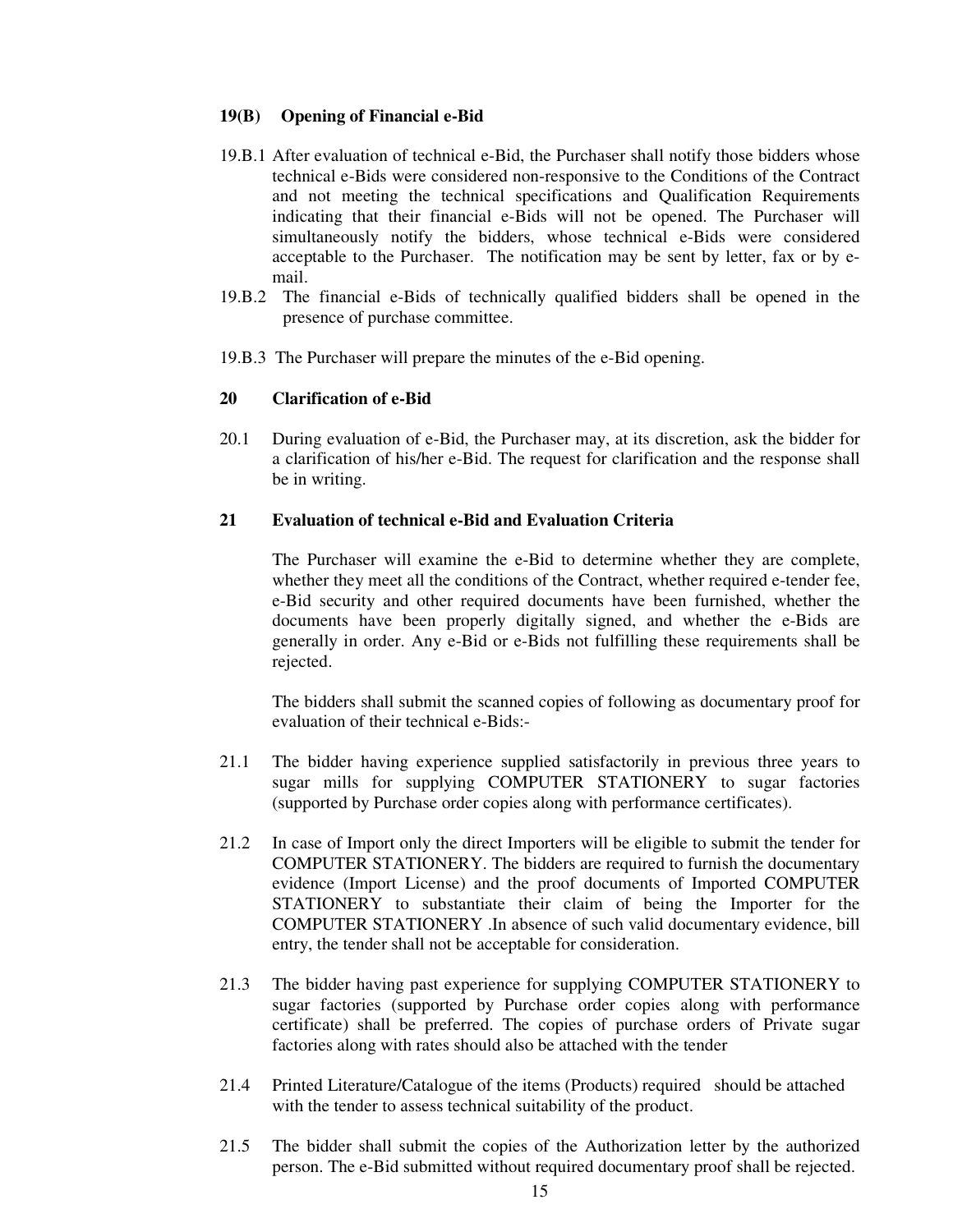- 21.6 The bidder shall submit the copies of the Detail of E.M.D. The e-Bid submitted without required documentary proof shall be rejected.
- 21.7 The bidder is also required to enclose proof of their annual turn over of last three years certified by Chartered Accountant. The bidder shall submit the CA membership and UDIN number.
- 21.8 The preference shall be given to the parties which have supplied COMPUTER STATIONERY to the sugar factories.
- 21.9 The bidder shall submit the copies of the Details of Income Tax Registration. The e-Bid submitted without required documentary proof shall be rejected.

#### 21.10 The bidder shall submit the copies of the Details of GST Registration No.

- 21.11 The bidder shall submit the documentary proof of the Status of the company along with names of Directors/Partners/Proprietor along with documents. The e-Bid submitted without required documentary proof shall be rejected.
- 21.12 The e-Bids found to be not responsive to and not fulfilling all the conditions of the contract and not meeting Technical Specifications and Qualification Requirements to the satisfaction of Purchaser shall be rejected and may not subsequently be made responsive by the bidder by correction of the non-conformity. The e-Bids of bidders mentioning any of their conditions which are not mentioned in the e-tender document or are not in conformity with the conditions of the contract shall be rejected.
- 21.13 It shall be the discretion of the Purchaser to decide as to whether an e-Bid fulfils the evaluation criterion mentioned in this e-tender or not.
- 21.14 The bidders are advised not to mix financial bid documents with the PDF documents submitted for technical bid. The e-Bids of the bidders having financial bid document in the technical bid will out rightly be rejected.

#### **22 Financial Evaluation and Comparison of e-Bid**

- 22.1 The Purchaser will evaluate and compare the financial rates of individual items quoted in the price schedule/BOQ of e-Bids of those bidders whose technical e-Bids are found responsive as per the conditions of the e-tender only for those items of the bidders which have been technically accepted by the Purchaser.
- 22.2 No additional payments shall be made for completion of any contractual obligation beyond the quoted prices. If the supplier does not accept the correction of errors if any, its e-Bid shall be rejected and its e-Bid security may be forfeited.
- 22.3 No weightage / preference shall be given to the bidder quoting any higher technical specifications against the technical specifications of the items asked in the etender.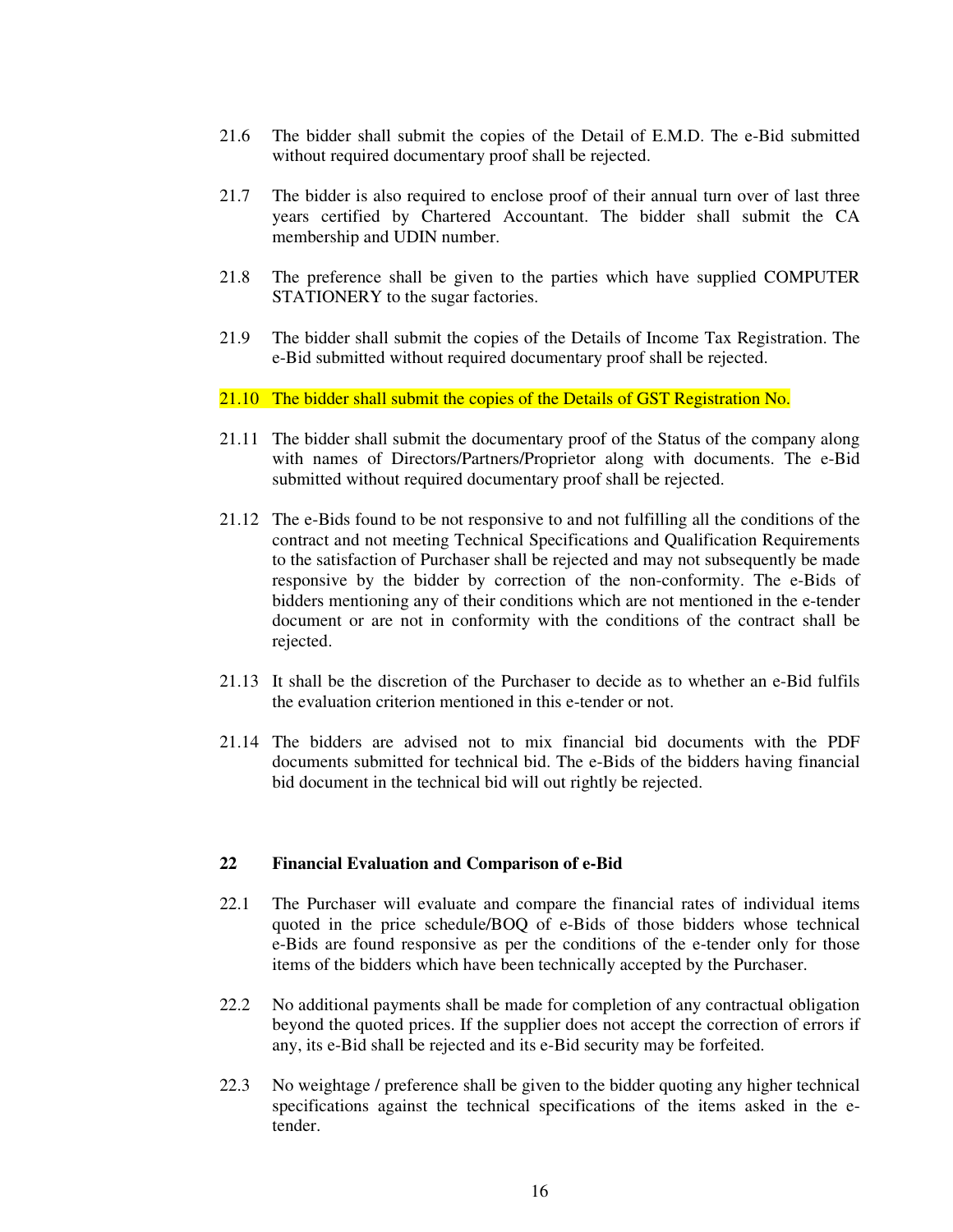The Purchaser's evaluation of Financial bid shall be based on basic Rate/Price quoted by Bidder. The price of incidental services, freight, insurance and other costs within India incidental to the delivery of the goods to their final destination shall be as mentioned in Para 8.2 of ITB

22-5 The Financial Bids will be opened by Tender Evaluation Committee [TEC] in the presence of Purchase committee

The Quantity offered by the L-1 shall be first taken into consideration.

- a) In case L-1 offers to supply the complete order quantity and is assessed to have the adequate capacity to supply the complete order quantity as per the Delivery schedule by the Tender Evaluation Committee [TEC] then L-1 shall be contracted to execute the complete supply order.
- b) In case L-1 offers to supply partial order quantity and is assessed to have adequate capacity to supply the offered partial order quantity as per the Delivery schedule by the Tender Evaluation Committee [TEC] then the L-1 bidder shall be contracted to supply the reduced quantity (which shall be more than the guaranteed minimum quantity) and rest of the quantity shall be allotted to subsequent bidder(s) provided the successful Bidder(s) are ready to offer the quantity at the rates quoted by L-1.
- c) The quantity resulting from the split as mentioned above in case (b) shall be offered to the successful Bidder(s) after the assessment by the TEC in terms of their capacity to manufacture and supply.
- d) In case L-1 backs out, the RFP shall be cancelled  $\&$  Bids shall be invited again. L-1 shall however be blacklisted from participating in any future bidding of GoUP projects and are liable for legal action taken by UPSUGAR FED

#### **23 Contacting the Purchaser**

- 23.1 Subject to  $ITB$  Clause 20, no bidder shall contact the Purchaser on any matter relating to his/her e-Bid, from the time of the e-Bid opening to the time the Contract is awarded. If the bidder wishes to bring additional information to the notice of the Purchaser, he/she can do so in writing.
- 23.2 Any effort by a bidder to influence the Purchaser in its decisions on e-Bid evaluation, e-Bid comparison or contract award may result in rejection of the bidder's e-Bid.

#### **(D) AWARD OF CONTRACT**

#### **24 Award Criteria**

- 24.1 The Purchaser will determine to its satisfaction whether the bidder(s) that is selected as having submitted the lowest evaluated responsive bid meets the criteria specified in ITB Clause 10.2, and is qualified to perform the contract satisfactorily.
- 24.2 Subject to ITB Clause 26, the Purchaser will award the contract to the lowest evaluated successful Bidder whose bid has been determined to be responsive to all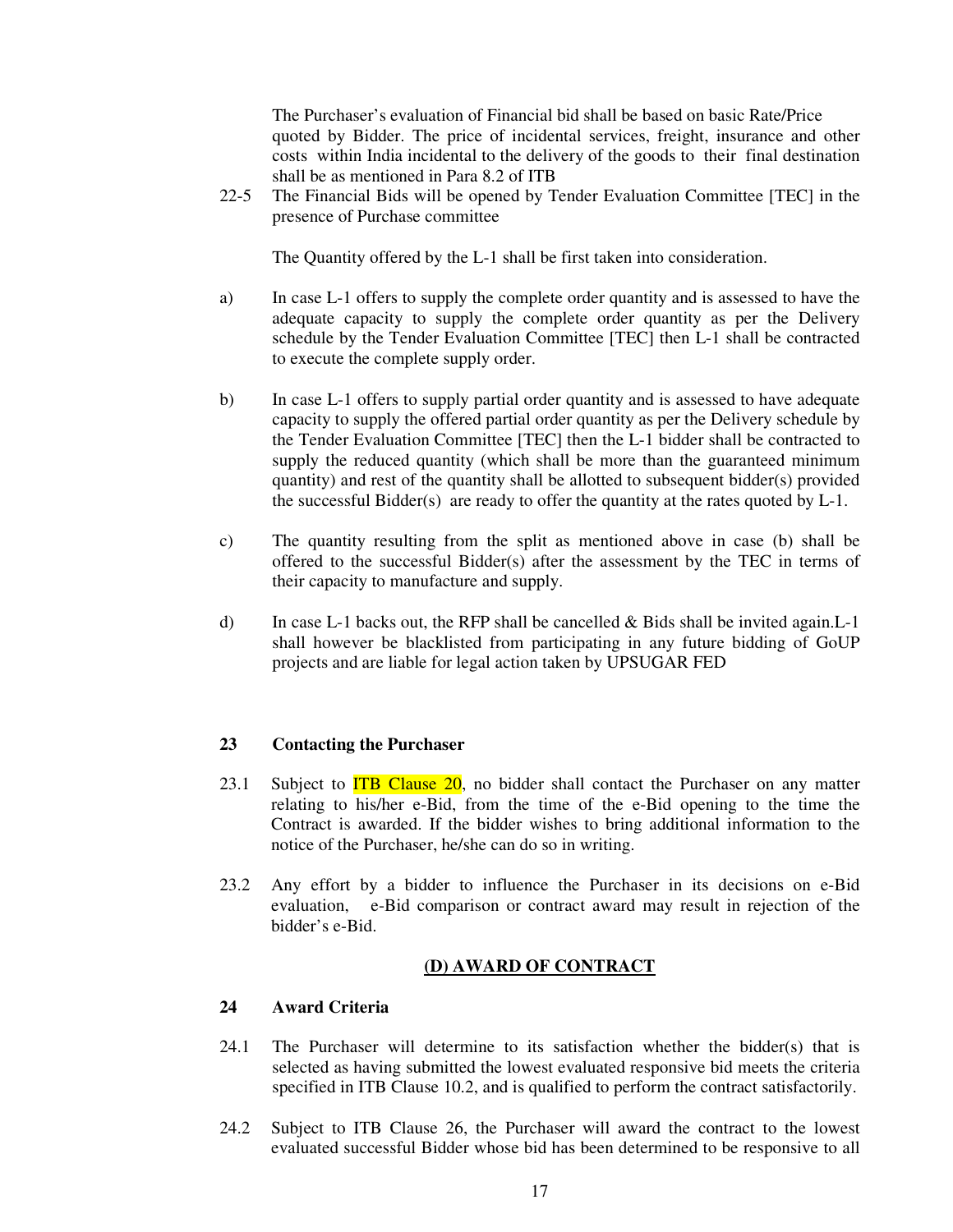the conditions of the contract and meeting the Technical specification and qualification requirement of the Bidding Document.

## **25 Purchaser's right to vary Quantities at the Time of Award**

- 25.1 The Purchaser reserves the right at the time of Contract award to increase or decrease the quantity of goods and services originally specified in the Schedule of Requirements without any change in unit price or other terms and conditions, depending upon the requirement of end-customer.
- 25.2 If any taxes/duties are increased/ decreased by the Government during the contract period, the same shall be adjusted mutually after submitting the proof by the successful bidder to the Purchaser.

#### **26 Purchaser's right to accept any e-Bid and to reject any or all e-Bids**

26.1 The Purchaser reserves the right to accept or reject any e-Bid, and to annul the e-Bid process and reject all e-Bids at any time prior to contract award, without thereby incurring any liability to the affected bidder or bidders.

#### **27 Notification of Award**

- **27.1** The Purchaser will notify the successful bidder in writing by letter/e-mail/fax, that its e-Bid has been accepted. Normally it will be informed within 30 days after opening of E-commercial/financial bid except in unavoidable circumstances.
- 27.2 The notification of award will constitute the formation of the Contract.

## **28 Signing of Contract/Agreement**

As the purchase notifies the successful bidder that its e-bid has been accepted, the purchaser will inform to the bidder accordingly.

29 Performance/Supply Security

The successful bidder shall deposit the security money as equal amount of E.M.D. No interest will be paid on security. The security deposited with Federation shall be subjected to timely  $\&$  satisfactory supply of ordered quality of material  $\&$  on full & final adjustment of claims/dues of our units recoverable from them after deducting penalty if any, under these terms.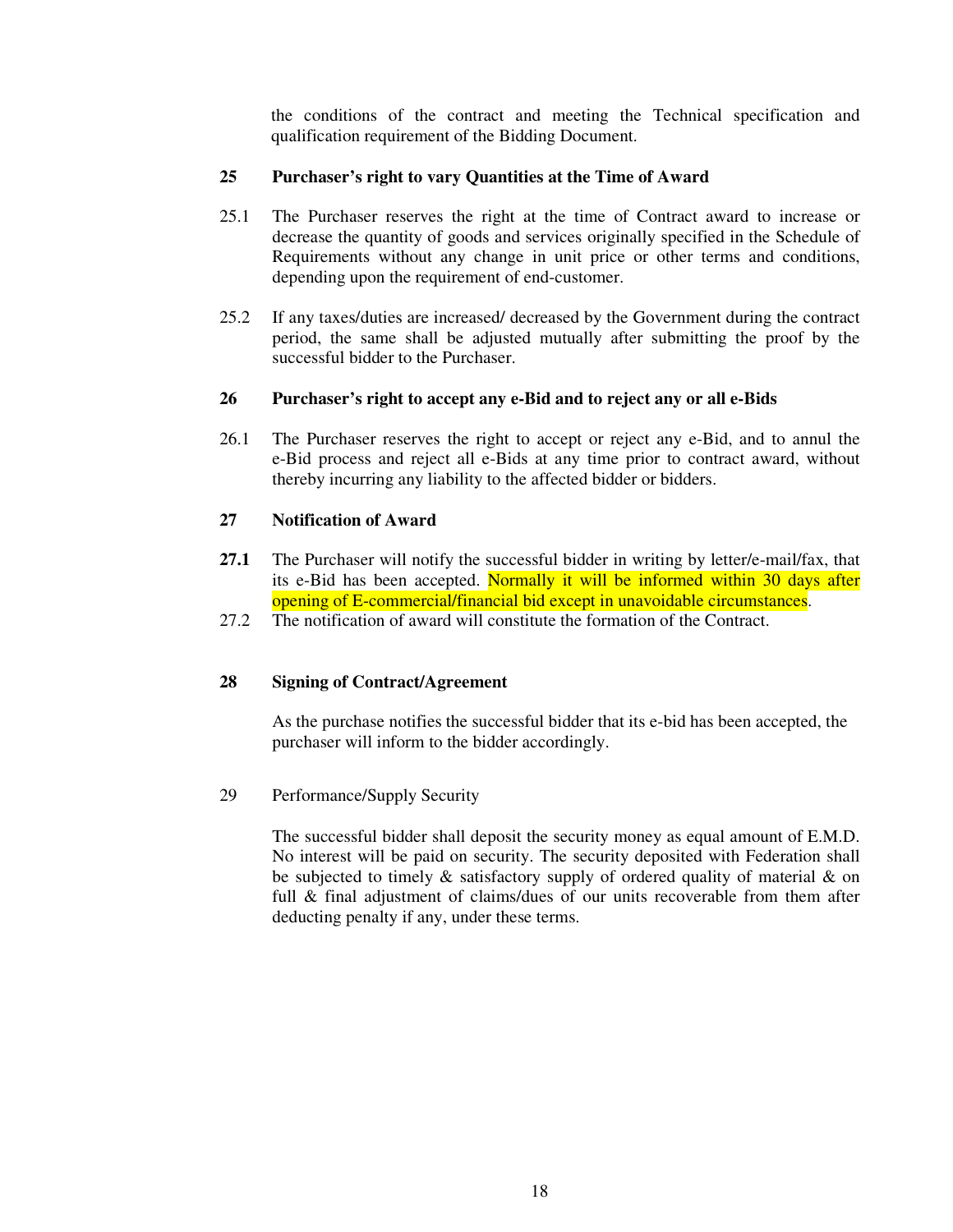## **SECTION II: CONDITIONS OF CONTRACT(CC)**

- **1. PRICE** 
	- a. The Basic Prices should be quoted by the bidder on FOR Destination basis. This will include basic price, packing and forwarding, freight, Transit Insurance, Octori or any other charges, GST EXTRA against INPUT TAX CREDIT benefit
	- b. FOR Destination for Part load mean nearest point of delivery from Sugar Mill societies. However in the case of full truck load, material will be sent directly to the mill societies.
	- c. The final rates/discount on price list mentioned in the tender shall remain firm for the full crushing season  $2022-23$  i.e. up to  $30<sup>th</sup>$  June 2023.
	- d. Any change in the rate of GST by the GOVT. may be accepted provided documentary proof of the same is submitted for approval.

#### **2. DELIVERY**

- a) The supply must be completed as per Sugar Mills Schedule.
- b) If the material is not delivered within stipulated period, the buyer reserves the right to return the goods at the cost and expenses of the supplier and shall recover all losses made in arranging supplies from other sources. The buyer also reserves the right to cancel the order and may claim all the amount paid against the order together with interest along with all expenses incurred by the buyer in addition to the loss mentioned above.
- c) In case of late penalty of  $1\%$  of total cost of material in case of delay supply upto one week. If the supply delayed upto two weeks, penalty will be 5% of the total cost. If the supply is delayed upto three weeks, penalty will be 10% of the total cost. In case the supply of material is delayed more than three weeks concerned firm will be blacklisted.
	- d) If the supplier fails to supply any store in accordance with the terms and conditions has provided in the Rate Contract or fails to replace the stores as may be rejected by the sugar factories, within the time stipulated, the sugar factories shall at the risk and cost of supplier and without any notice or reference to his be entitled to purchase stores (of the same specifications) from any other source and at such price as the sugar factories shall in their sole discretion think fit and if such price shall exceed the rate set out in the rate contract, the supplier shall be liable to pay the sugar factory , the difference between the price at which such stores have been purchased by the sugar factories and at the price set out in the rate contract in addition to penalty and damages as set out in the rate contract.

#### **3. INSPECTION**

a) The supplied COMPUTER STATIONERY may be inspected by the Sugar Factory. The rejected COMPUTER STATIONERY shall have to be taken back by the supplier at their own cost for replacement. Rejection by mill/Federation Shall be final.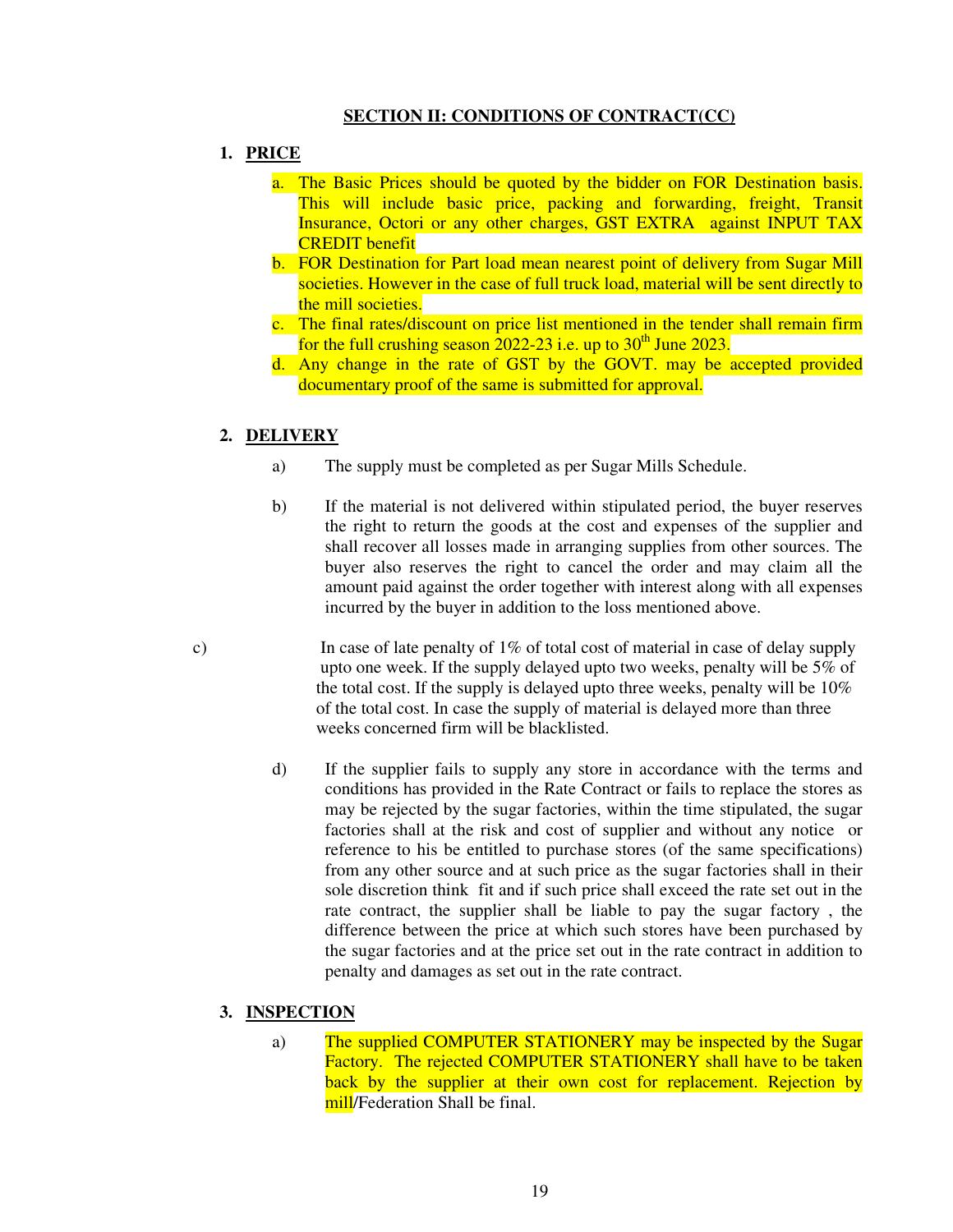b) The Purchaser shall have the right to visit the works of the supplier to inspect and to ensure the quality of the material as per specification. The inspection can be carried out by concerned unit, Head Office or any other inspection Agency.

## **4. EARNEST MONEY**

Each tender shall be accompanied by an earnest money of Rs. 25000/- (Twenty Five Thousand Only) in form of the Bank Draft of a Nationalized Bank in favour of U.P. Coop. Sugar Factories Federation Ltd., payable at Lucknow against supply of **COMPUTER STATIONERY**. The tender without earnest money shall be liable to be rejected. No interest shall be payable on the earnest money (Government organization are exempted from the requirement of EMD).

# **5. PAYMENT**

90% against delivery and 10% after physical verification at mill site.

## **6. ARBITRATION :**

7. In case of any dispute between the parties out of this agreement shall be referred to Registrar/ Cane commissioner U.P.Govt. under section 70 of the Cooperative Society Act, 1965, who may either arbitrate the matter himself or appoint another arbitrator. In case the applicants have any apprehension about the independence of the arbitrator, the same can be raised before the Registrar who is competent to resolve such a controversy as he is sufficiently empowered under the Act.

In case of non compliance of the conditions of the contract the Managing Director of Federation shall have the power to rescind, cancel and annul the contract, between the Purchaser and the Supplier apart from black-listing the Supplier, and in that event, the sum deposited towards security shall be forfeited and the Supplier shall be further liable to pay actual amount of loss and damages as provided in Indian Contract Act to U.P. Cooperative Sugar Factories federation Ltd to the extent the same exceeds the security money.

The bidder who is awarded with the rate contract/ order shall supply the material directly to our mill societies and in no case they shall be allowed to appoint their dealers for supply of material. The manufacturers, who do not supply the material directly, may direct their dealers to participate in the tender and obtain rate contract/order directly from Federation. However material has to be dispatched from Principal's Godown directly.

In case of any dispute between the Supplier and buyer the Hon'ble Allahabad High Court of judicature at Lucknow and Courts sub-ordinate thereto of the District in which the mill is situated shall alone have jurisdiction to the exclusion of all other courts.

In complete tender or those tenders without the prescribed EMD may be rejected.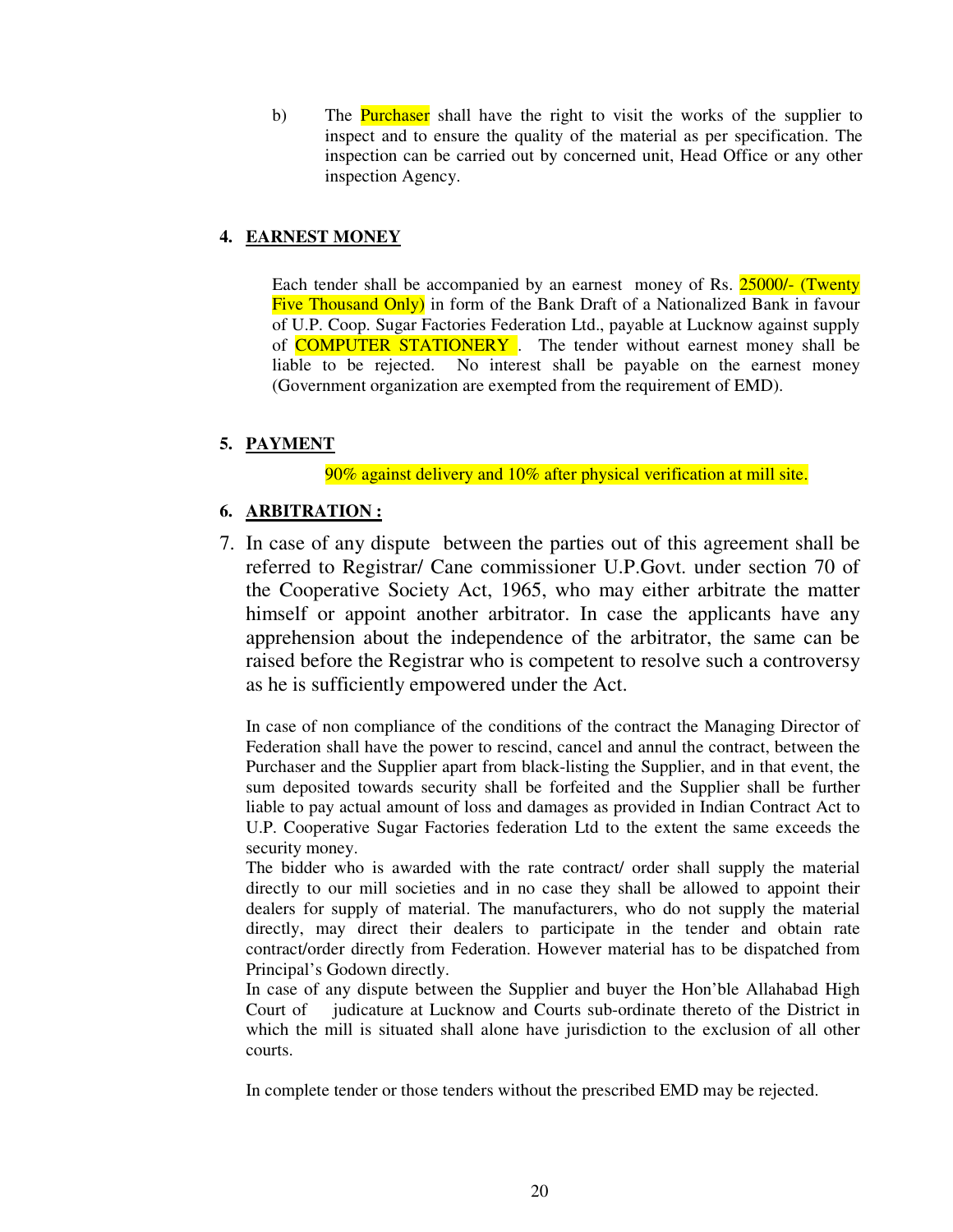## **8. GENERAL CONDITIONS :**

- A) The supplier has to supply only "as per technical specification of COMPUTER STATIONERY in scheduled times. In case supplies are not made in schedule time or the quality of the material supplied is inferior, the allotted mill societies reserve the right to purchase the required COMPUTER STATIONERY from open market or any other source and the differential cost shall be debited to Authorised supplier/Importer account.
- B) In case the supplies are not as per specified quality and is of inferior quality the COMPUTER STATIONERY may be rejected. The supplier is liable for the F.O.R DESTINATION. (Including transportation) cost of the rejected COMPUTER STATIONERY.
- C) Rejected COMPUTER STATIONERY will be replaced by the supplier at their own cost. In case the balance quantity of rejected COMPUTER STATIONERY.

## **9. PACKING AND FORWARDING:**

The supplier should ensure dispatch of material (as per direction by mills) in secured & sound packing conditions to avoid any damage during transit. The packing list will be kept inside each packet to factories for easy checking of material at the time of opening at factory stores. (If applicable)

## **10. DESPATCH OF MATERIAL**

- (i) The material should be dispatched as per instructions given by the mill society. The material sent by Road Transport should be sent through the reputed Bank approved transport Co. And dully covered with transit Insurance. Seller will ensure that the goods are insured to avoid any loss or damage during transit.
- (ii) The supply of material shall be made as per quantitative requirement and specifications given in the order. The excess quantity of supply will not be accepted and will have to be taken back by the supplier at their own cost and risk

## **11. QUALITY OF MATERIAL**

- (I) The material should strictly conform to the specifications given in the rate contract/order. The authorized representative of the Federation/Mill Society may inspect the material at supplier works/go-down before taking delivery. The supplier has to provide all facilities in the process of inspection.
- (ii) The sub-standard material and material not conforming to the specificati0ons will be rejected by the mill society. The supplier will arrange the transport of rejected material at their own cost and risk within 15 days from the factory premises.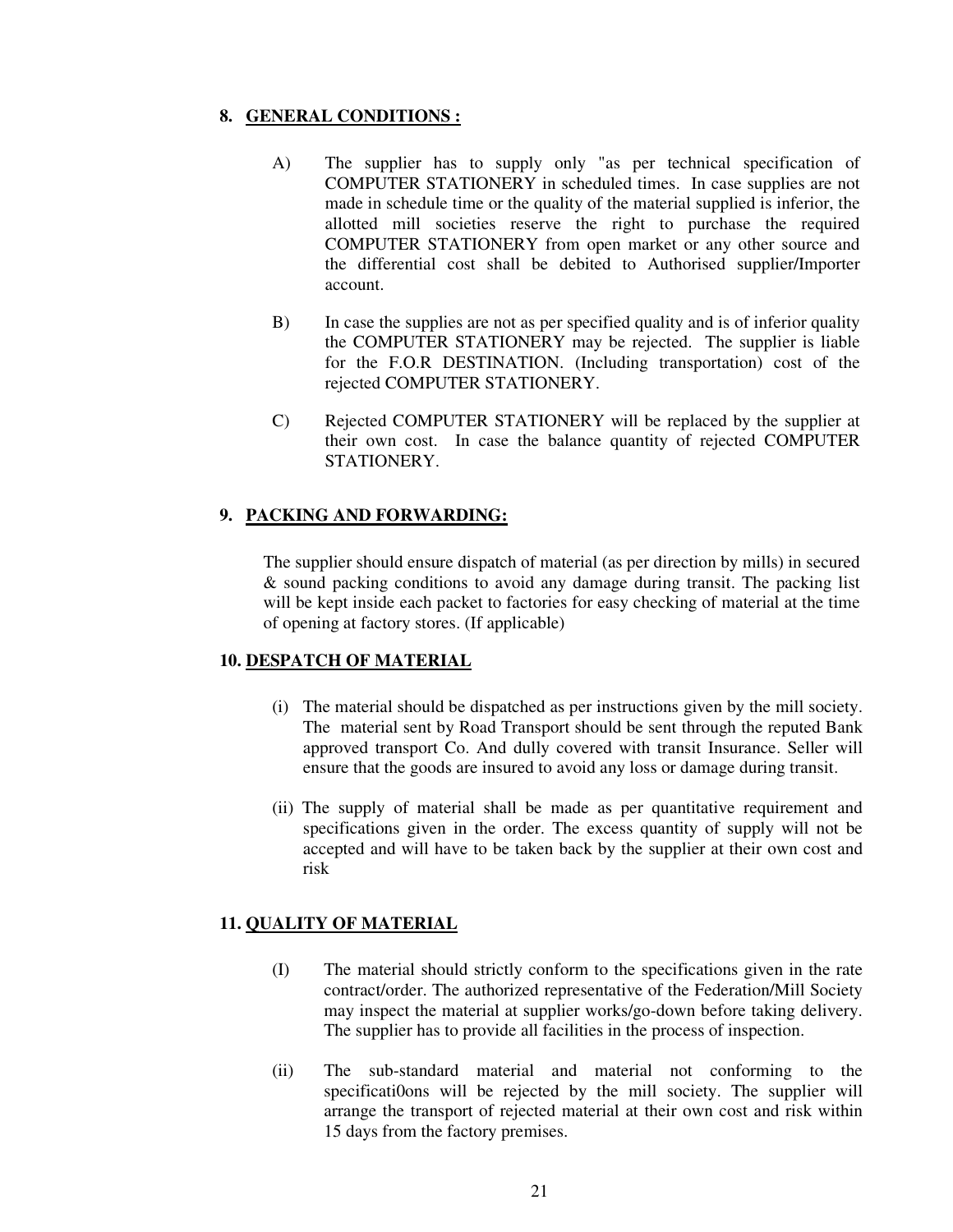(iii) For checking of the genuine-ness of the material, the sample may be taken out and sent to principal manufacturer. In case the supplied material is found spurious, the same shall be returned by the mill society. The loss on account of cost of material along with interest @ 18% shall be recovered from the party .Action for Black listing the supplier may also be taken.

### **12. SANCTITY:**

The Purchase Order is final agreement between supplier and the mill society. Any terms and conditions of enquiry/letter, tender /quotation or any other documents inconsistent with the terms of purchase order will have no effect and will be null and void.

#### **13. EARNEST MONEY AND SECURITY DEPOSIT:**

- A. The bidders are required to deposit an Earnest Money of Rs 25000/- (Twenty Five Thousand Only by RTGS / NEFT/ NET BANKING in favour of U.P.Cooperative Sugar Factories Federation Ltd, Lucknow .The bidders without requisite amount of earnest money shall not be accepted for consideration.
- B. All parties being approved for R/C have to deposit EMD and Security seperately. In case any manufacturer further distribute order amongst their dealers/ stockist The U.P. Co-op. Sugar Factories Federation Ltd., Lucknow reserves the right to reject any or all tenders without assigning any reason thereof. Incomplete and conditional tender shall be liable to be rejected.
- C. Government Agencies are exempted from depositing Earnest Money.
- D. The Earnest Money of the successful bidder, shall automatically be converted into security deposit which will be refunded to them without interest only after satisfactory execution of rate contract/order. In case the successful tender/seller is found defaulter in supplying material as per terms of rate contract/order, their security money shall be forfeited. The earnest money will be refunded without interest to the bidders in whose favour award of Rate Contract/Order is not decided.
- E. The successful bidder will have to deposit an additional amount of Rs 25,000/- For security deposit equivalent to EMD. This amount is in addition of Earnest Money converted into security deposit.
- F. Without depositing the additional security money rate contract will not be issued.
- G. The bidders who are awarded with the rate Contract/order shall supply the material directly to our mill societies and in no case they shall be allowed to appoint their dealers for supply of material. The manufacturers who do not supply the material directly, may direct their dealers to participate in the tender and obtain rate contract/order directly from Federation. However material has to be dispatched from Principal's Godown directly.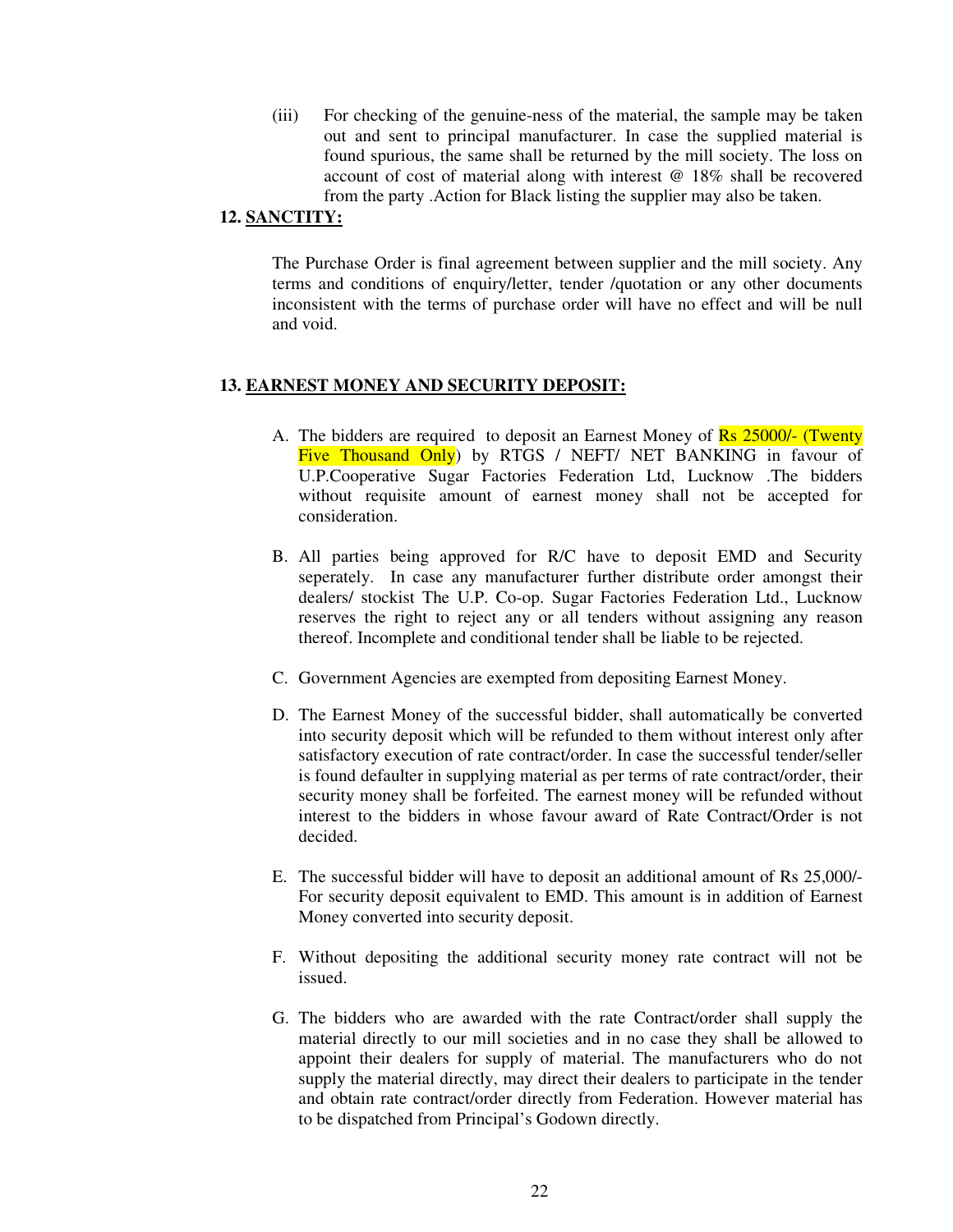- H. The offer should be supported by adequate past experience of the items. Copies of the orders of private sector/Public sector/Cooperative Sector should be attached with the e bid with their performance certificate if any.
- I. After acceptance of Rate Contract/order, if any supplier (Bidder) does not execute the same as per terms and conditions of the rate contract/order, the party (Supplier) shall be black listed/debarred for future dealings with the Federation and their security deposit shall be forfeited.

The supplier should be registered with the GST department so that they may provide INPUT TAX CREDIT for the items on which the same is available. They will provide all necessary documents such as GST Invoice etc to our mill societies for enabling them to claim INPUT TAX CREDIT from the GST Department wherever applicable. In case of GST duty included in rates then the related documents will have to be furnished by the party, failing which amount of GST duty as per prevailing rate/rates will be deducted from payment made by the factory

- J. The brand name/code of the make of the item should be clearly mentioned in the tender.
- K. In case the material supplied by your firm to our mill societies in earlier years is found spurious, defective or performance unsatisfactory, the rate contract issued to the Firm may be subsequently cancelled and the supplier may be asked to make good of the claims made by the mill societies.
- L. The validity of the offer should not be less than 90 days .After the acceptance of rate contract by the supplier, the same shall remain valid for full crushing season 2022-23 *i.e.* up to 30/06/2023.
- M. The MD, U.P.Cooperative Sugar Factories Federation will be the sole arbitrator to resolve all disputes arising out of the agreement and the decision taken by the arbitrator shall be the final and acceptable to both the parties (Seller and Purchaser).
- N. The bidder should submit affidavit for in relation to the E-Tender Form Debar and integrity pact (IP) as per attach Performa on Rs.100 Non judicial stamp paper to be uploaded E Tender and hardcopy to be sent through courier/ by post.
- O. If required L-1 bidder will be called for necessary negotiation afterwords.
- **P.** The Bidder shall upload all required documents strictly at the time of filling e-Tender. No physical document will be accepted at any case during the Tender Process.
- **Q.** Preference is given to supply of ISI marked item.(where applicable ). It is mandatory to submit the required proof by the Supplier/bidder.
- R. After the finalization of rate contract the copy of the said rate contract, will be sent to the concerned supplier  $\&$  all 24 mills vide e-mail  $\&$  same will be uploaded on e- tender portal.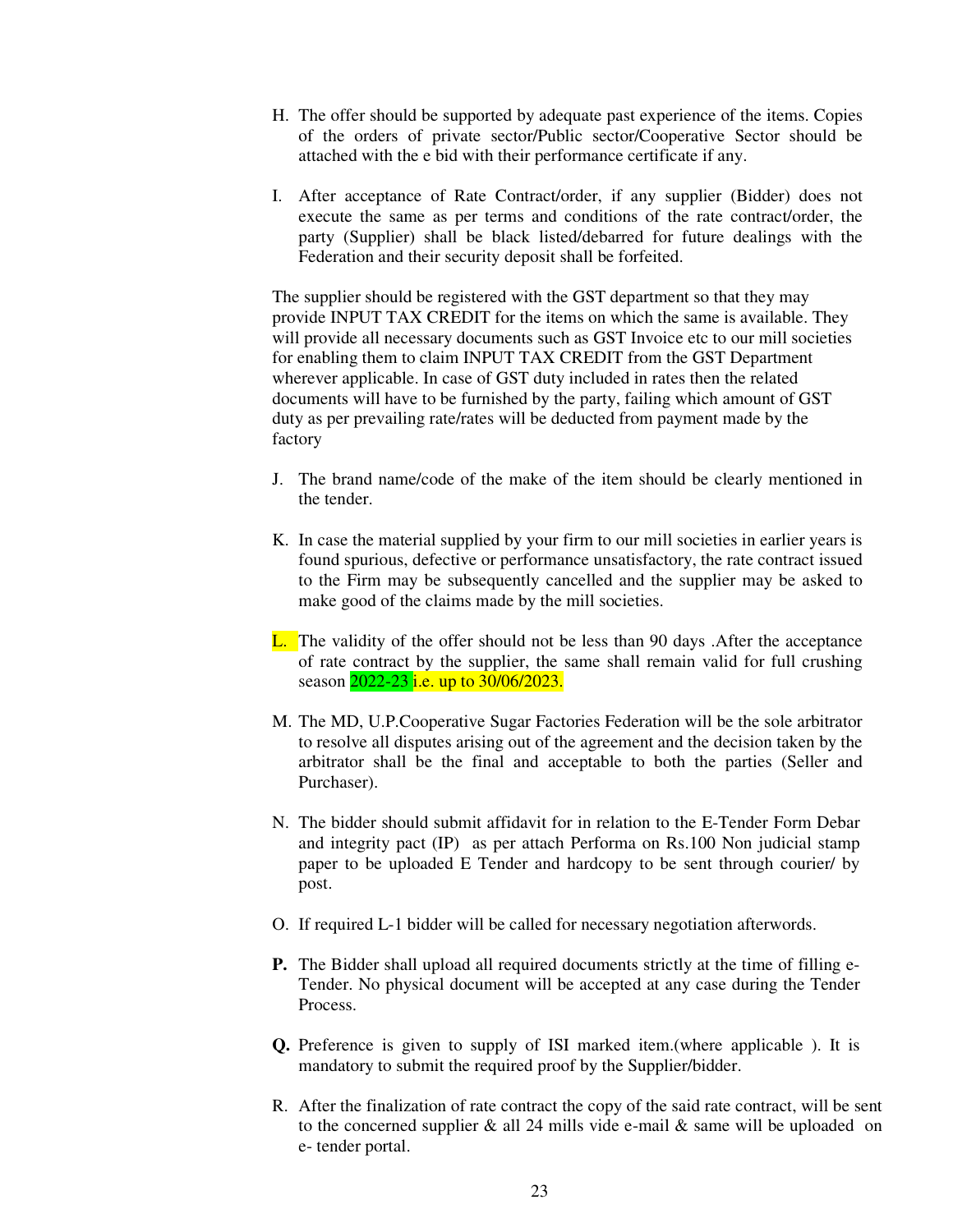- S. If the supplier/bidder is registered with M.S.M.E/Startup should submit the such order, quality and performance report for only one year of material supply to participate in the e-tender. If the tender is final in favour of the supplier registered in the M.S.M.E/Startup, such bidder will have to submit Security Money as per tender document.
- **T.** If in any case any bidder/supplier impose undue influence (Convincing) in that case the concerned bidder/supplier will be debared for next 3 years to participate in any tender process of Federation**.**
- **U.** Any bibber/Supplier are disputed in court not participate in Federation tender**.**

## V. **Delivery & Penalty**:

- (i) Delivery period should be as given in our tender document for a particular item. The material should be supplied within this period which will be counted from the date of issue of commercially and technically clear order by the mill societies as per the terms of Rate Contract.
- (ii) If the material is not delivered within stipulated period, the buyer reserves the right to return the goods at the cost and expenses of the supplier and shall recover all losses made in arranging supplied from other sources. The buyer also reserves the right to cancel the order and may claim all the amount paid against the order together with interest along with all expenses incurred by the buyer in addition to the loss mentioned above.
- (iii)There will be late penalty of 1% of total cost of material in case of delayed supply upto 01 week. If the supply delayed upto 02 weeks, penalty will be 5% of the total cost. If the supply delayed upto 03 weeks, penalty will be 10% of the total cost. In case the supply of material delayed more than 3 weeks concerned firm will be black listed.
- (iv)Failure to supply and risk purchase clause:-

 If the supplier fails to supply any store material in accordance with the terms and conditions as provided in the Rate contract or fails to replace the material rejected by the sugar factories, within the time stipulated the sugar factories shall at the risk and cost of supplier and without any notice or reference to him be entitled to purchase stores ( of the same specifications) from any other source and at such price as the sugar factories shall in their sole discretion think fit and if such price shall exceed the rate set out in the rate contract, the supplier shall be liable to pay the sugar factory, the difference between the price at which such stores have been purchased by the sugar factories and at the price set out in the rate contract in addition to penalty and damages as set out in the rate contract.

 The U.P. Co-op. Sugar Factories Federation Ltd., Lucknow reserves the right to reject any or all tenders without assigning any reason thereof.

Incomplete and conditional tender shall be liable to be rejected.

All the Terms and conditions are accepted

(Signature) Designation of the authorised person Name & Seal of Supplier's Firm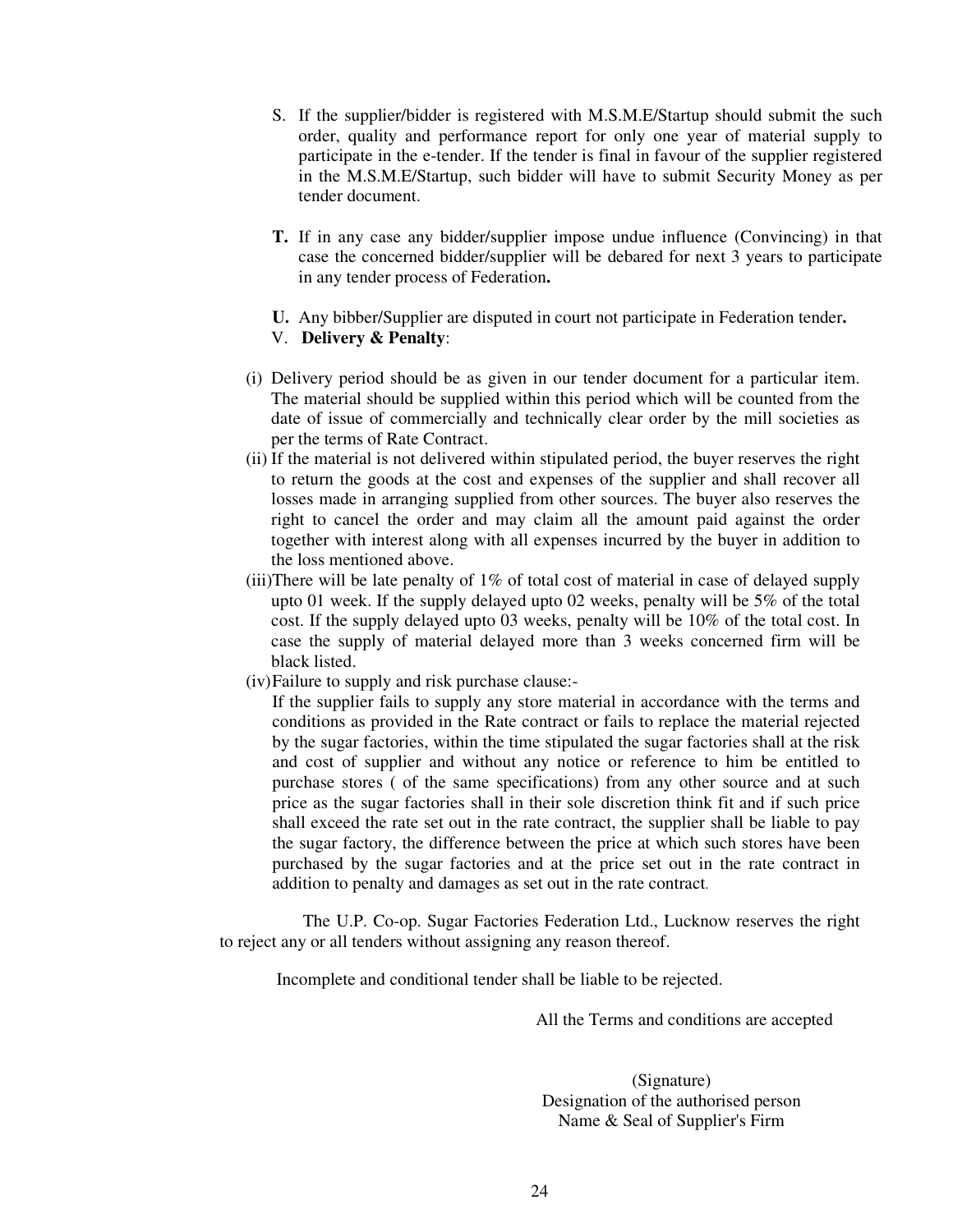# **SECTION III: TECHNICAL E-BID**

- III(A) e-Bid FORM III(B) SCHEDULE OF REQUIREMENTS
- III(C) TECHNICAL SPECIFICATIONS
- III(D) PERFORMANCE STATEMENT
- III(E) CAPABILITY STATEMENT
- III(F) PERFORMANCE SECURITY FORM
- III(G) CHECK LIST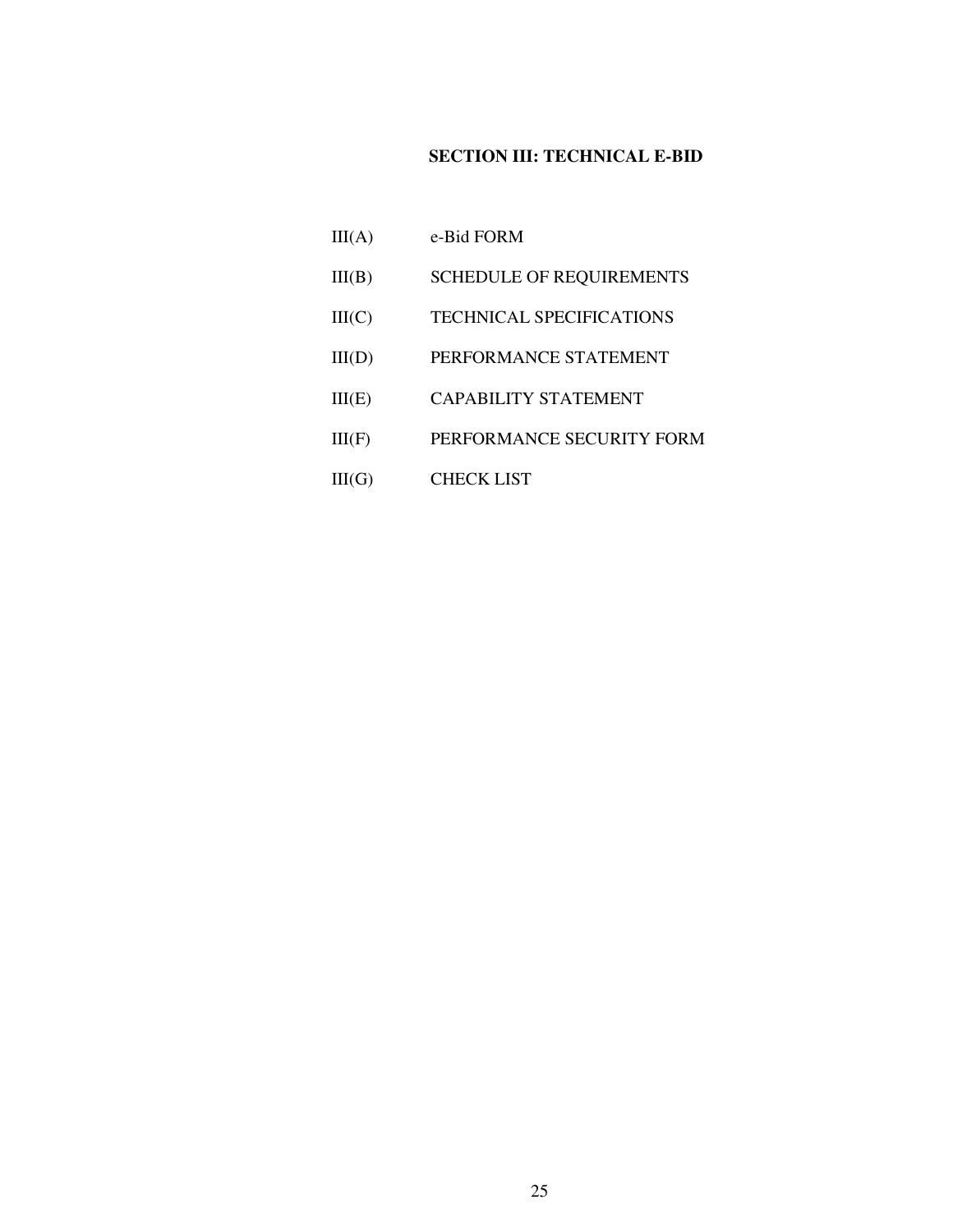#### **SECTION III (A): e-Bid FORM**

 Date: ………………………….. IFB No. **UPSUGARFED/COMPSTAT2022-23/P-8788**

To:

 The Managing Director, U.P. Cooperative Sugar Factories federation Ltd, 9-A, Rana Pratap Marg Lucknow(U.P)-226001

Dear Sir,

 Having examined the e-Bid Documents, we, the undersigned, offer to deliver…………………………

( Description of Goods and Services) in conformity with the said e-Bid( Section II) of the e-Bid Document and will supply of **COMPUTER STATIONERY** from our manufacturing works/units as per specifications ( Section  $III(c)$ ) to your factories in addition to this, the particulars of our organization such as legal status, details of experience and past performance, capability statement and the required e-Bid security/EMD for Rs. 25000 (Rupees Twenty Five Thousand Only) in the form of RTGS / NEFT/ NET BANKING in favour of U.P. Cooperative Sugar Factories Federation Ltd, Lucknow, is furnished with this e-Bid form.

We further undertake, if our e-Bid is accepted, to deliver OF COMPUTER **STATIONERY** in accordance with the delivery schedule specified in the Schedule of Requirements (Section III(B)).

 We agree to abide by this e-Bid for the e-Bid validity period specified in Clause 13.1 of the ITB and it shall remain binding upon us and may be accepted at any time before the expiration of that period.

 Until a formal contract is prepared and executed, this e-Bid, together with your written acceptance thereof and your notification of award shall constitute a binding contract between us. All the terms and conditions of the e-tender Document are acceptable to us.

 We undertake that, in competing for (and, if the award is made to us, in executing) the above contract, we will strictly observe the laws against fraud and corruption in force in India namely "Prevention of Corruption Act 1998".

 We understand that you are not bound to accept the lowest or any e-Bid you may receive.

Dated this……………………day of ………………..20…………..

----------------------------- --------------------

Signature (in the capacity of)

Duly authorized to sign e-Bid for and on behalf of ……………………………..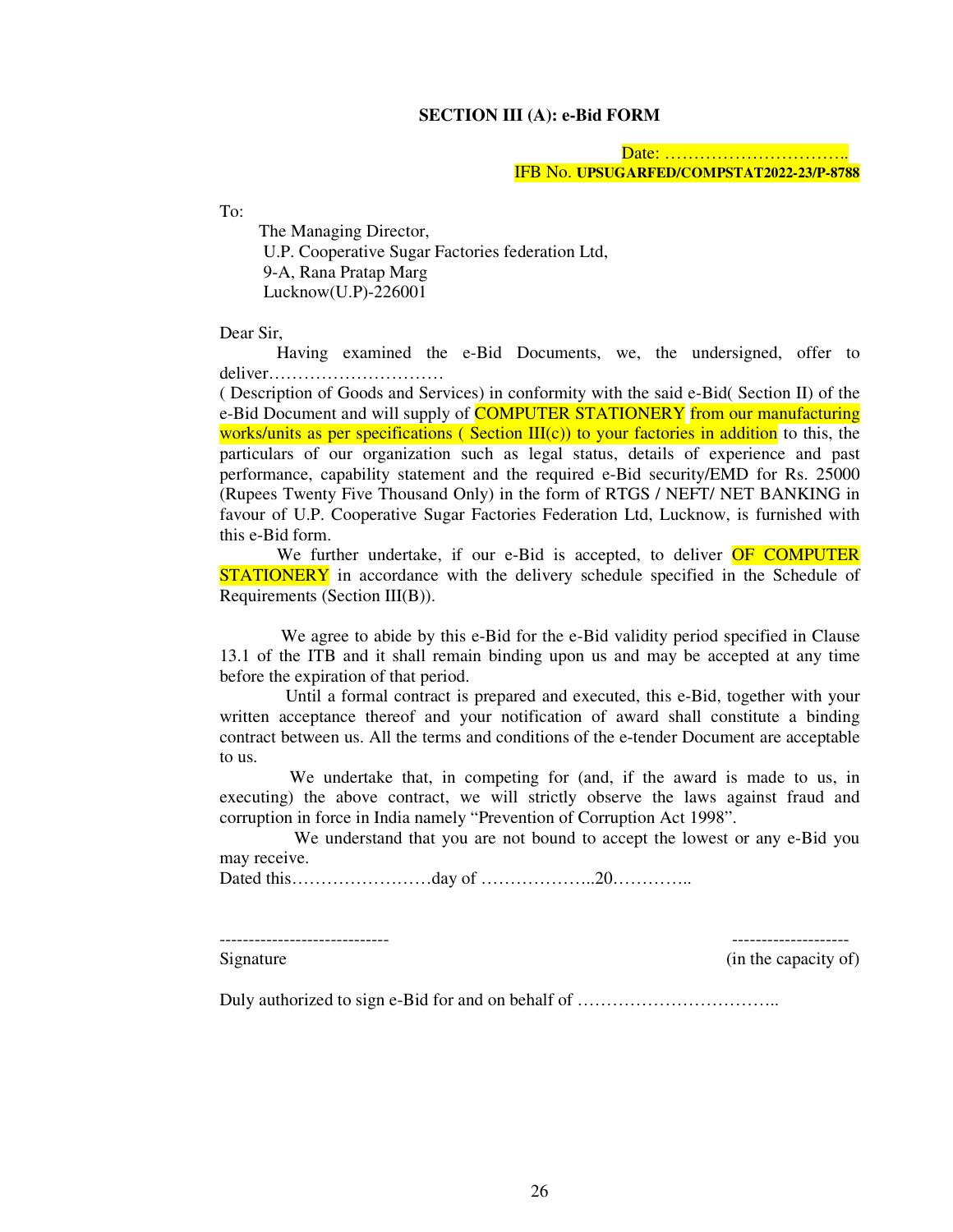| <b>Item Code</b>                                                                                          | <b>Brief</b><br><b>Description</b> | <b>Destination</b>                                                                                                      | <b>Delivery Schedule</b> | e-Bid EMD                                                          |
|-----------------------------------------------------------------------------------------------------------|------------------------------------|-------------------------------------------------------------------------------------------------------------------------|--------------------------|--------------------------------------------------------------------|
| As per the details given in<br>the<br><b>SECTION III (C)</b><br><b>TECHNICAL</b><br><b>SPECIFICATIONS</b> |                                    | Various sugar<br>Factories of UP co-<br>op. sugar Factories<br>Federation Ltd.<br>located in different<br>parts of U.P. | As per Factory schedule  | $Rs 25000/-$<br>(Rupees<br><b>Twenty Five</b><br>thousand)<br>only |

# **SECTION III(B): SCHEDULE OF REQUIREMENTS**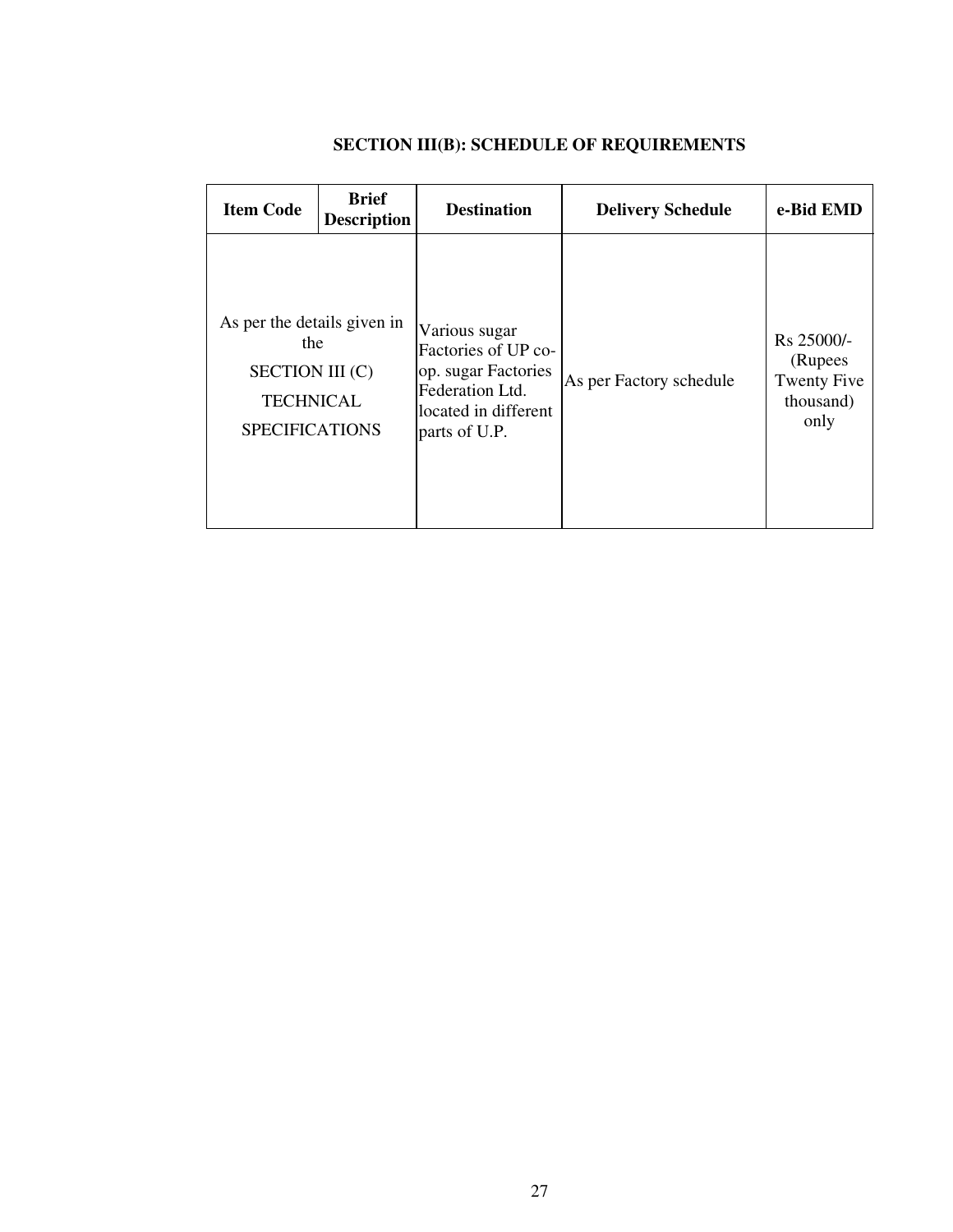| <b>SNO</b>              | <b>Paper Size</b>                  | <b>GSM</b>         | <b>Sheets</b> |
|-------------------------|------------------------------------|--------------------|---------------|
| $\mathbf{1}$            | <b>10x12x1 ERW</b>                 | <b>70 GSM</b>      | 1000          |
| $\overline{2}$          | <b>10x12x1 ERW</b>                 | <b>60 GSM</b>      | 1000          |
| 3                       | <b>10x12x2 ERW</b>                 | <b>70 GSM</b>      | 1000          |
| $\overline{\mathbf{4}}$ | <b>10x12x2 ERW</b>                 | <b>60 GSM</b>      | 1000          |
| 5                       | <b>10x12x3 ERW</b>                 | <b>70 GSM</b>      | 1000          |
| 6                       | <b>10x12x3 ERW</b>                 | <b>60 GSM</b>      | 1000          |
| 7                       | $15x12x1$ ERW                      | <b>70 GSM</b>      | 1000          |
| 8                       | $15x12x1$ ERW                      | <b>60 GSM</b>      | 1000          |
| 9                       | 15x12x2 ERW                        | <b>70 GSM</b>      | 1000          |
| 10                      | 15x12x2 ERW                        | <b>60 GSM</b>      | 1000          |
| 11                      | <b>15x12x3 ERW</b>                 | <b>70 GSM</b>      | 1000          |
| 12                      | <b>15x12x3 ERW</b>                 | <b>60 GSM</b>      | 1000          |
| 13                      | <b>HHC Paper Roll</b>              | <b>Each Roll</b>   |               |
| 14                      | <b>HHC Ribbon</b>                  | <b>Each Ribbon</b> |               |
| 15                      | Pre printing charges per color/per |                    | 1000          |
|                         | thousand sheet single color. The   |                    |               |
|                         | minimum order quantity by sugar    |                    |               |
|                         | mill is one lacs.                  |                    |               |

# **SECTION III (C) TECHNICAL SPECIFICATIONS**

**No Extra Perforation Charges Applicable, Party/Supplier should Perforate the stationery as required by the factory.** 

Date: Signature of Representative With seal Name: Designation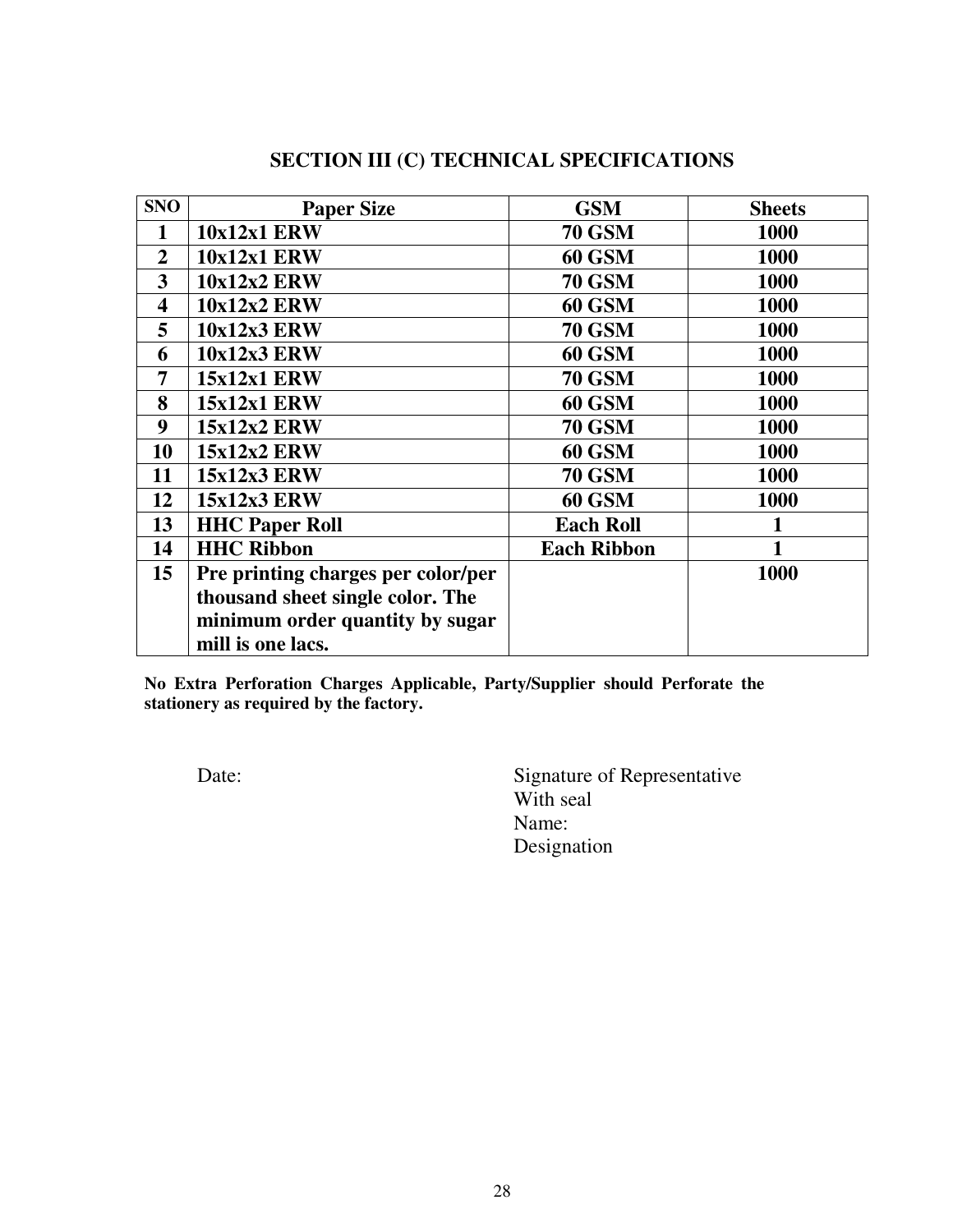## **SECTION III(E) : PERFORMANCE STATEMENT FORM**

Proforma for Performance Statement Three year to Cooperative sugar mills/ state sugar corporations / private sugar mills

Name of Company/Firm………………………………………….

| Order placed by<br>(Full addresses of<br>sugar mills, RFC<br>or any public<br>sector undertaking<br>for Computer<br>Stationery | Order<br>$\overline{\text{No } \&}$<br><b>Date</b> | ordered materia<br>$\infty$<br>Description<br>Quantity | Value of<br>Order (₹)   | As per<br>Contract | Date of Completion of<br><b>Delivery</b><br><b>Actual</b> | <b>Remarks</b><br>indicating<br>reasons for<br><b>late</b><br>delivery, if<br>any |
|--------------------------------------------------------------------------------------------------------------------------------|----------------------------------------------------|--------------------------------------------------------|-------------------------|--------------------|-----------------------------------------------------------|-----------------------------------------------------------------------------------|
|                                                                                                                                | $\overline{2}$                                     | 3                                                      | $\overline{\mathbf{4}}$ | 5                  | 6                                                         | $\overline{7}$                                                                    |
|                                                                                                                                |                                                    |                                                        |                         |                    |                                                           |                                                                                   |
|                                                                                                                                |                                                    |                                                        |                         |                    |                                                           |                                                                                   |

Seal and signature of the bidder With name of the authorized Official signing the agreement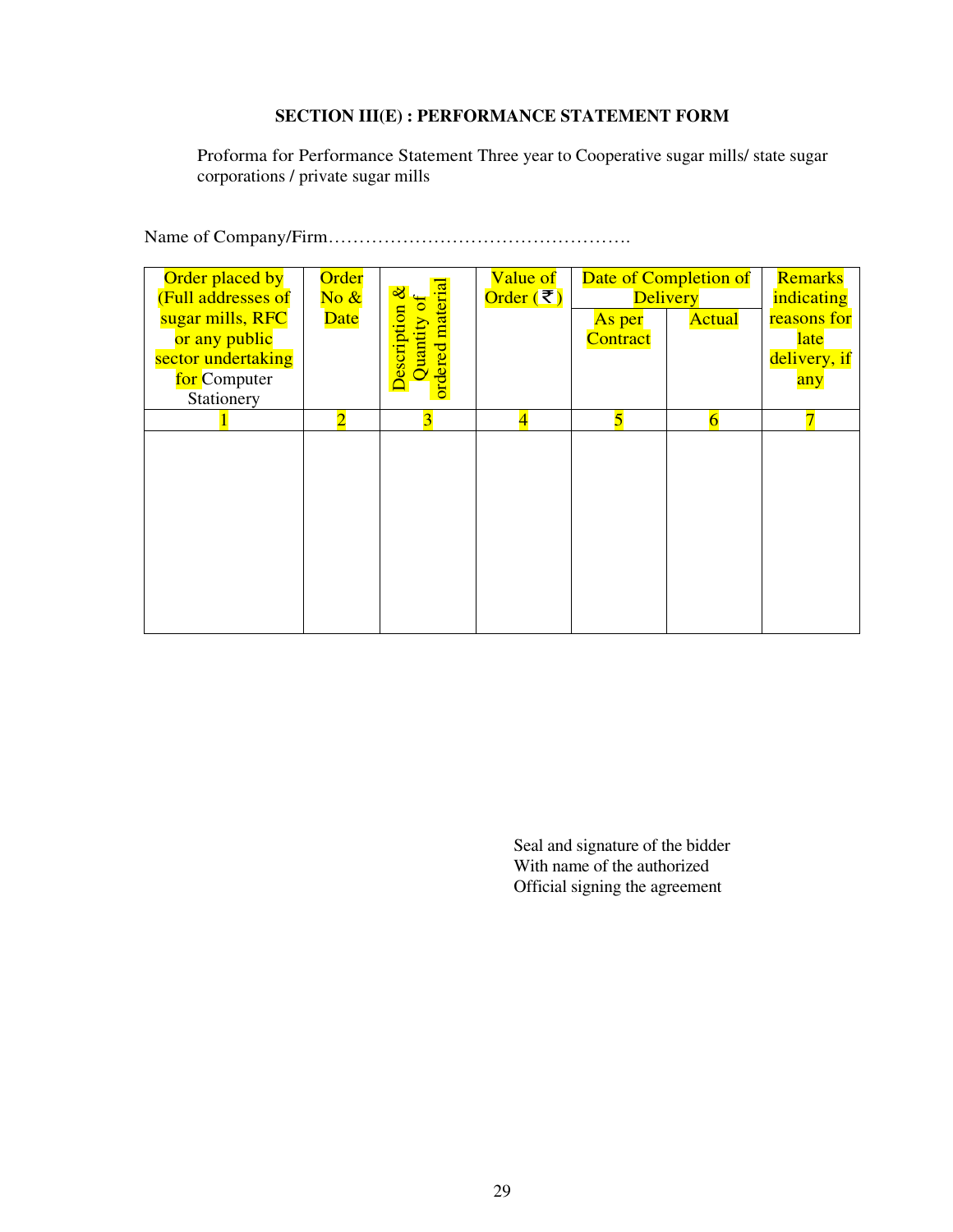#### **SECTION III(F) : CAPABILITY STATEMENT (CS)**

1. (a) Name and complete mailing address of the business/sales office of the bidder.

----------------------------------------------------------------

----------------------------------------------------------------

----------------------------------------------------------------

(b) Name of Authorized Official

 (c) Phone: (d) Fax:

(e) E-mail:

(f) Principal place of business

(g) Website of Bidder's Firm

2. Parties Will Have To Furnish Under Noted Information During The Technical Discussions With Documentary Proof:

| 1              | Details of Tender Fee/EMD                                                                                                                                                                          |  |
|----------------|----------------------------------------------------------------------------------------------------------------------------------------------------------------------------------------------------|--|
| $\overline{2}$ | Satisfactory performance certificate for<br>supply COMPUTER STATIONERY<br>satisfactorily in last three year to sugar<br>mills of Govt/Private sector                                               |  |
| 3              | Details of last three years turnover duly<br>certified by CA<br>2019-2020<br>2020-2021<br>2021-2022<br>certified by Chartered Accountant<br>mentions membership and UDIN Number.<br>Details of PAN |  |
| $\overline{4}$ | Details of GST Registration                                                                                                                                                                        |  |
| 5              | Status of the company along with names<br>of Directors/Partners/Proprietor along<br>with documents                                                                                                 |  |
| 6              | Acceptance of Supply of Computer<br>Stationery                                                                                                                                                     |  |
| 7              | Past Three years order copies along with<br>Performance certificate if any issued from<br>public/Cooperative/Private Sector Unit.                                                                  |  |
| 8              | Authorisation Letter by the Competent<br>authority for the authorised person                                                                                                                       |  |
| 9              | Last audited balance sheet                                                                                                                                                                         |  |
| 10             | Affidavit in relation to the E-tender for<br>debar and integrity (IP) as per attach<br>performa on Rs.100 non judicial Stamp<br>Paper                                                              |  |
| 11             | Firm's bank details to arrange EMD<br>refund, if required.<br><b>RTGS</b> details<br>1. Name of the bank<br>2. Account number<br>3. IFSC Code                                                      |  |

Seal and signature of the bidder\_\_\_\_\_\_\_\_\_\_\_\_\_\_\_\_\_\_\_\_\_\_\_\_\_\_ With Name of Authorized Official signing the Bid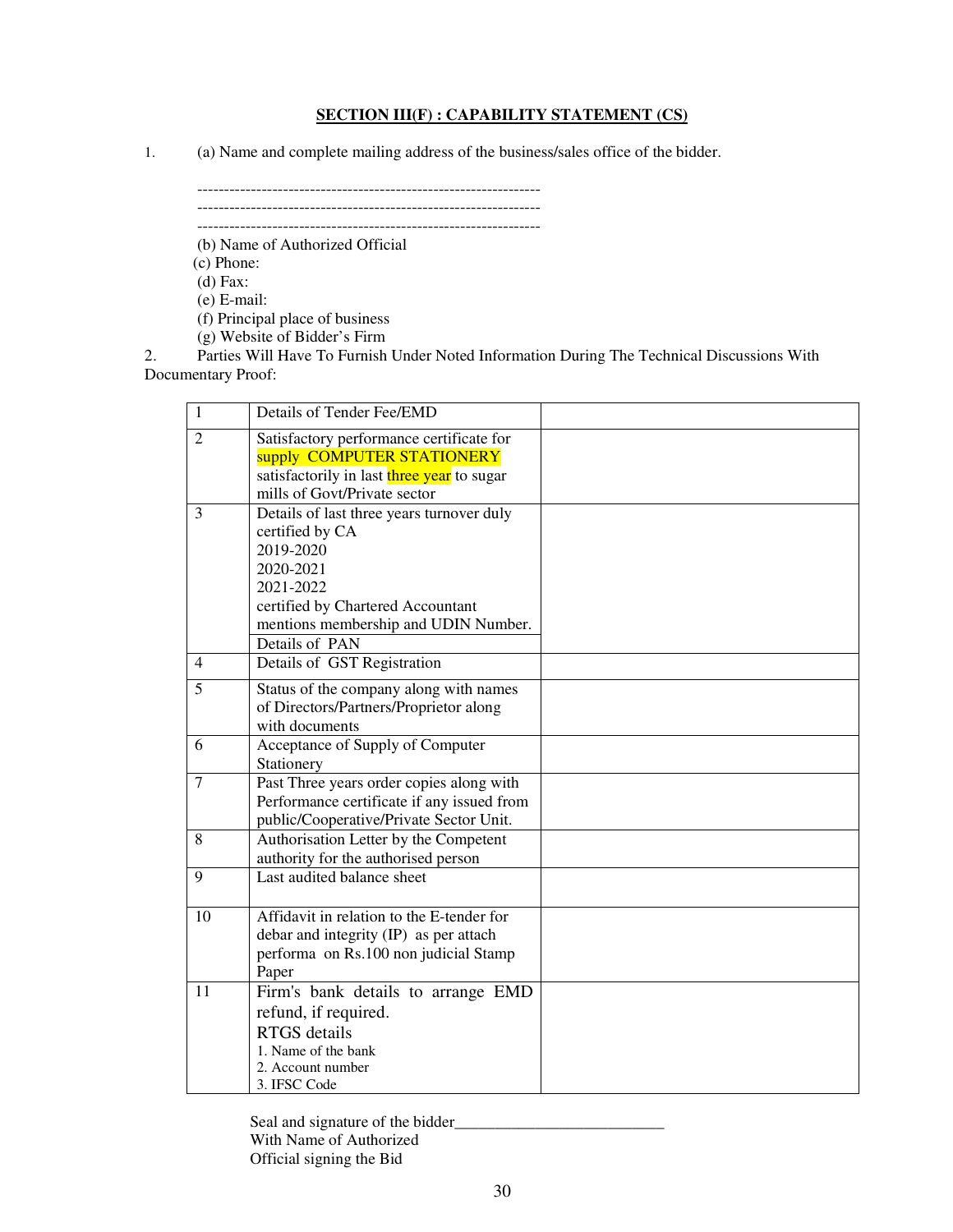# **TO WHOM IT MAY CONCERN AFFIDAVIT IN RELATION TO THE E-TENDER FOR DEBAR & INTEGRITY PACT(IP)**

I ............................................. (Full Name), aged about, ....... S/O Shri ..................................... (Full Name), is resident of ................................................................................................................................ (Permanent address/present address), is the director/representative/partner of M/s ............................... (address of registered office), do hereby solemnly affirm and state on oath as under;

1- I/We state and confirm that I/we or our holding company/subsidiary company have not been convicted by any court of law or indicated or adverse orders passed by a Regulatory Authority or Government of India/State Governments/ Undertakings or any FIR related to economic or criminal offence has been lodged against the directors/senior officials of the Company/Firm/me which would cast a doubt on our ability to manage/deal with the public sector unit or which relates to grave offence that outrages the moral sense of the community.

 2 -I/We further state and confirm that in regard to matters relating to security and integrity of the country, I/we have not been charge-sheeted/Black-Listed by any agency of the Government of India/State Governments/Undertakings and/or not been convicted for any offence by any court of law by me/us or by any of our holding/subsidiary company.

 3. I/We undertake that in case of any change in the facts and circumstances during the agreement period, such change would attract the provisions of disqualification mentioned in tender document.

 4. I/We state and confirm that I/we have not been debarred/disqualified from participating in the tender process of Government of India or State Governments or their instrumentalities.

5- I/We state and confirm that the applicant or in case of a Consortium, any member of the Consortium has made, incorrect, misleading or false misrepresentation in the forms, statements and attachments submitted, whether intentionally or

unintentionally be dropped from further consideration.

6- Party has been agreed, accepted and undertaken to use, practice and observe all the best, clean, ethical, honest and legal means and behaviour maintaining complete transparency and fairness in all activities concerning Bidding, Contracting/Rate Contracting and performance thereto.

7. Party shall not use any corrupt practices including fraud, misrepresentation, misleading or forged/false documents, concealing/suppressing facts, undue pressures or influences from anyone (written or verbal/telephonic), bribery, rigging, cartelisation, collusion, collusive bidding, cover bidding, Bid suppression and Market allocation

8. The party hereby agrees that he will not indulge in any such activity and will inform Managing Director, UP Cooperative Sugar Factories Federation Ltd/General Manager of relevant Sugar Mill if any such activity is on.

9. In case of failure or default in terms of this affidavit the officers of Federation/Public Authority will be subjected to actions prescribed under the relevant Servant Conduct Rules/Discipline and Appeal Rules etc. including penal actions and prosecution, while the Supplier will bear any or a combination of following penalties:

- (a) Cancellation of Contract/Rate Contracts (RCs)
- (b) Cancellation of Registration
- (c) Forfeiture of all securities and performance Bank Guarantees
- (d) Refusal to grant Registration and contracts/RCs for further period of 3 (three) years
- (e) Suspension and/or banning the business dealings for period upto 3 (three) years
- (f) Any other administrative or penal actions as deemed fit.
- (g) Action under IPC/PC Act and other relevant laws of the country.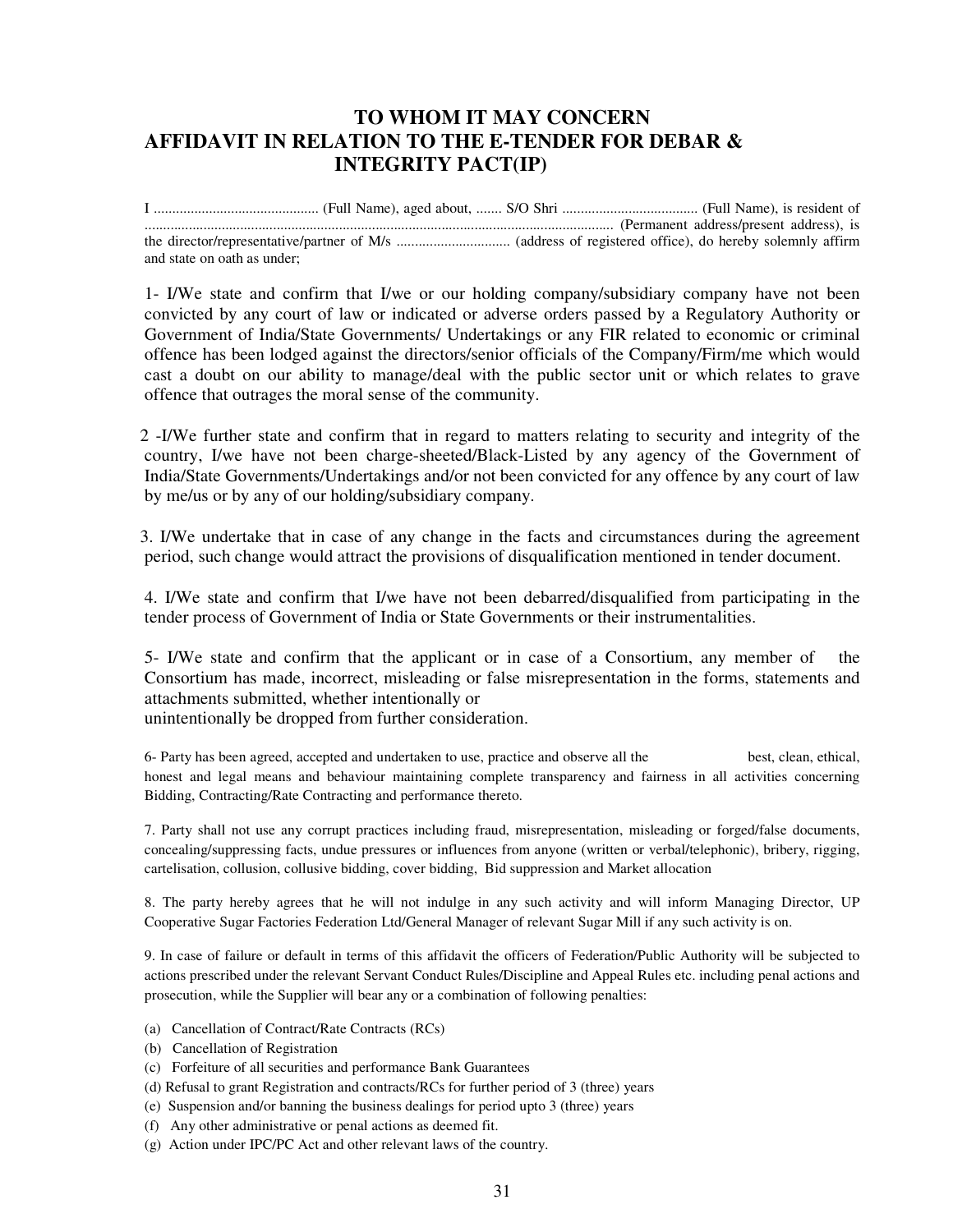10. It has been further agreed that the actions as aforesaid except that at  $\frac{4(g)}{g}$  above will not require any criminal conviction from any court of law or arbitration but will be based on 'No-contest' basis, upon satisfaction of the MD, UPCSFFL, who will be the competent authority to finally decide the matter on strength of such materials/evidence of default/breach of the terms under this IP.

## **Deponent**

# Verification

I .................................. above named (authorized signatory), do hereby verify the contents of para 1-5 are true to my personal knowledge.

Signed and verified on ....................................................

**Deponent** 

I identify the deponent who has signed before me. Advocate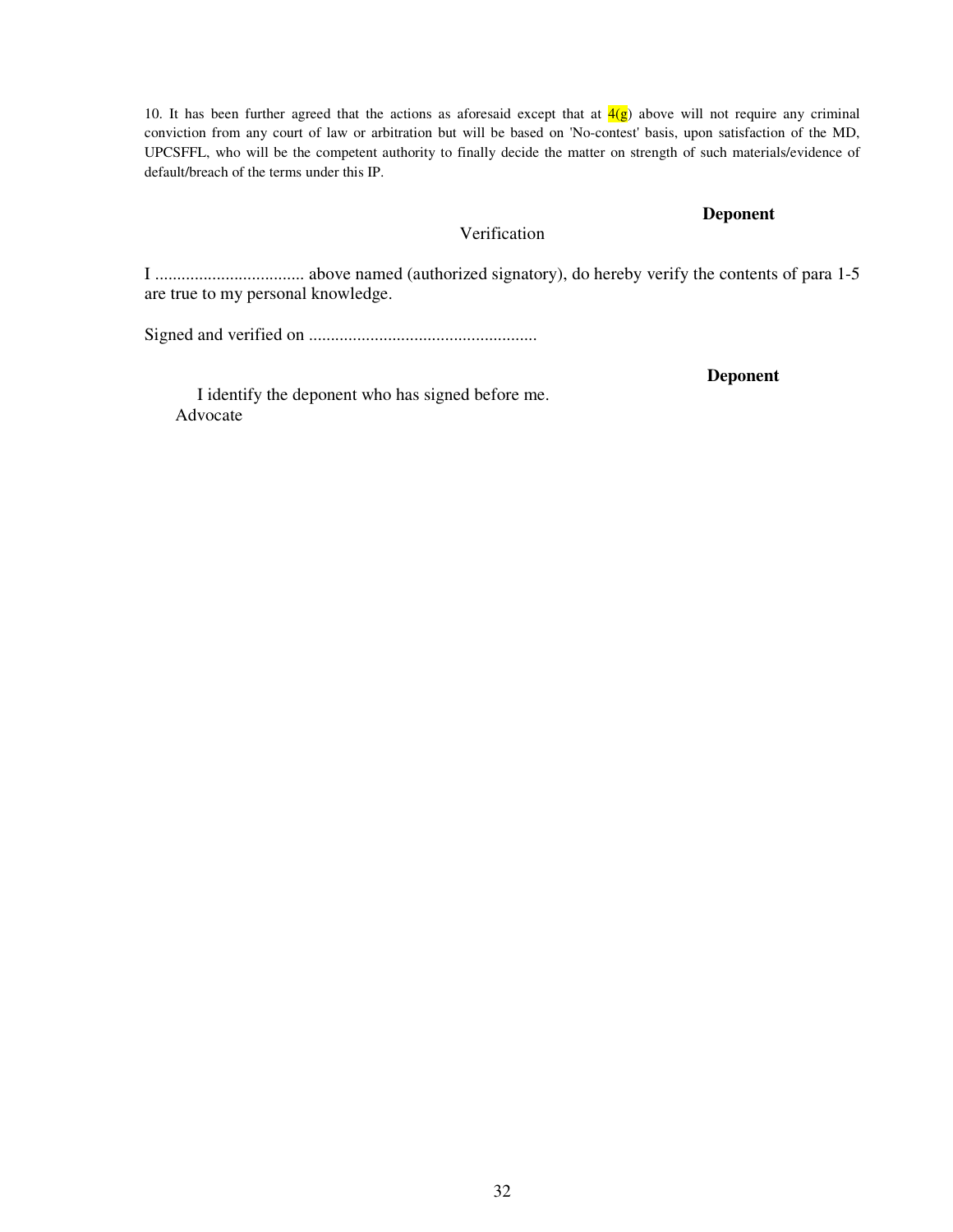# **SECTION IV: FINANCIAL e-Bid**

**IV (A) e-Bid FORM IV (B) PRICE SCHEDULE/BOQ**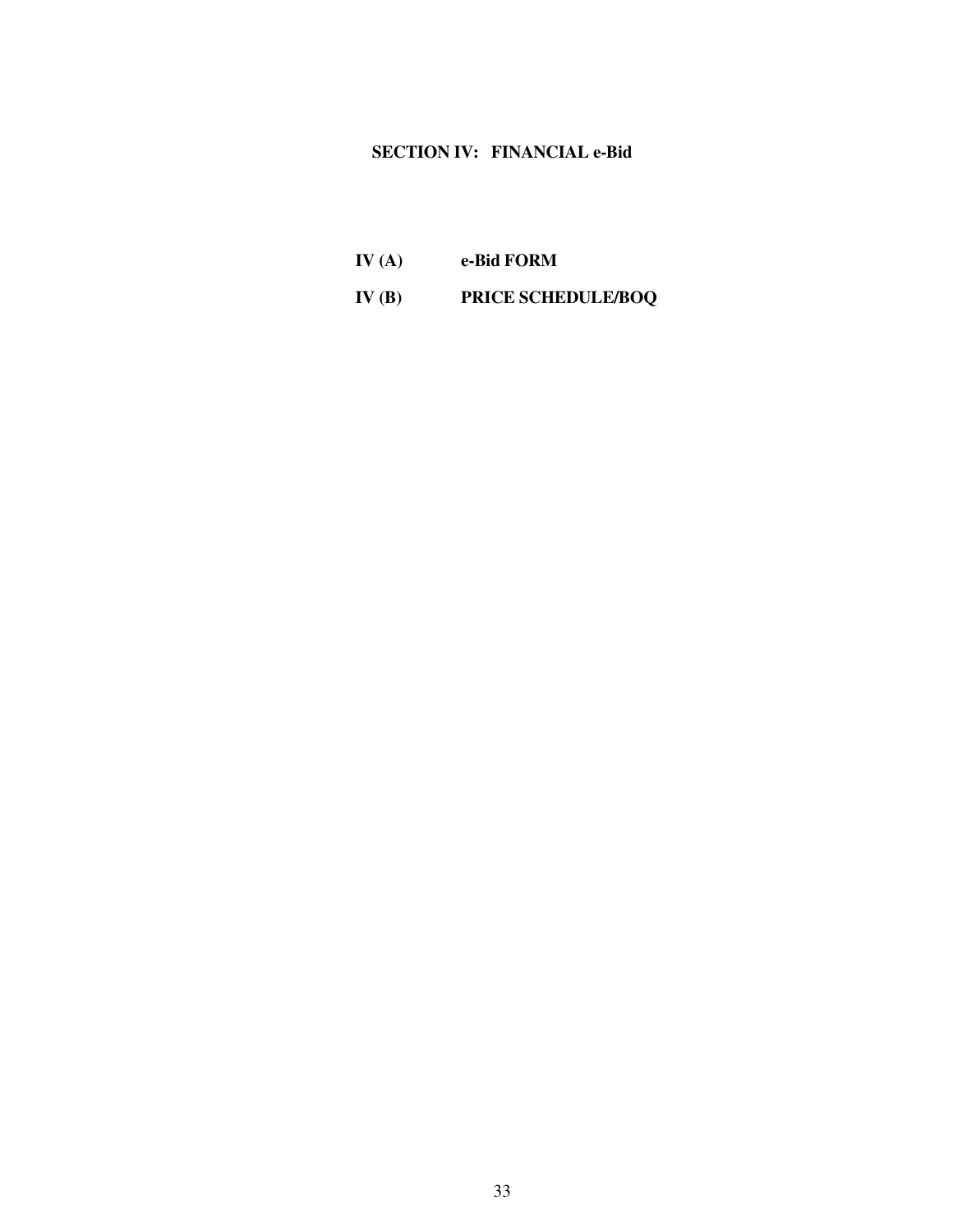#### **SECTION IV(A): e-Bid FORM**

#### Date: ………………… IFB No. **UPSUGARFED/COMPSTAT/2022-23/P-8788**

To: Managing Director, U.P. Cooperative Sugar Factories Federation Ltd, 9-A, Rana Pratap Marg, Lucknow

Dear Sir,

 Having examined the e-Bid Documents, we the undersigned, offer to supply………….( Description of Goods and services) inconformity with the said e-Bid Documents for the rates as may be ascertained in accordance with the schedule of rates attached herewith and made part of this e-bid, and hereby undertake that we accept all terms and conditions of E-Tender/contract (section II) of the e-Bid Document and will supply of **COMPUTER STATIONERY** from our manufacturing works/unit as per the Technical specifications (Section III (c) to your sugar factories. In addition to this, the particulars of our organization such as legal status principal place of business, details of experience and past performance, capability statement and the required e-Bid security in the form of **RTGS / NEFT/ NET BANKING** in favour of U.P. Cooperative Sugar Factories Federation Ltd. Lucknow are furnished with this e-Bid form

 We further undertake, if our e-Bid is accepted, to deliver the goods in accordance with the delivery schedule specified in the schedule of Requirements (section III(b))

We agree to abide by this e-Bid for the e-Bid validity period specified in Clause 13.1 of the ITB and it shall remain binding upon us and may be accepted at any time before the expiration of that period.

Until a formal contract is prepared and executed, this e-Bid, together with you, written acceptance thereof and your notification of award shall constitute a binding contract between us.

We undertake that, in competing for (and, if the award is made to us, in executing) the above contract, we will strictly observe the laws against fraud and corruption in force in India namely "Prevention of Corruption Act 1998".

We understand that you are not bound to accept the lowest or any e-Bid you may receive.

Dated …………………………….day of ……………..20

……………………………….. ……………………..

(Signature & Name of official) (In the capacity of)

Duly authorized to sign e-Bid for and on behalf of